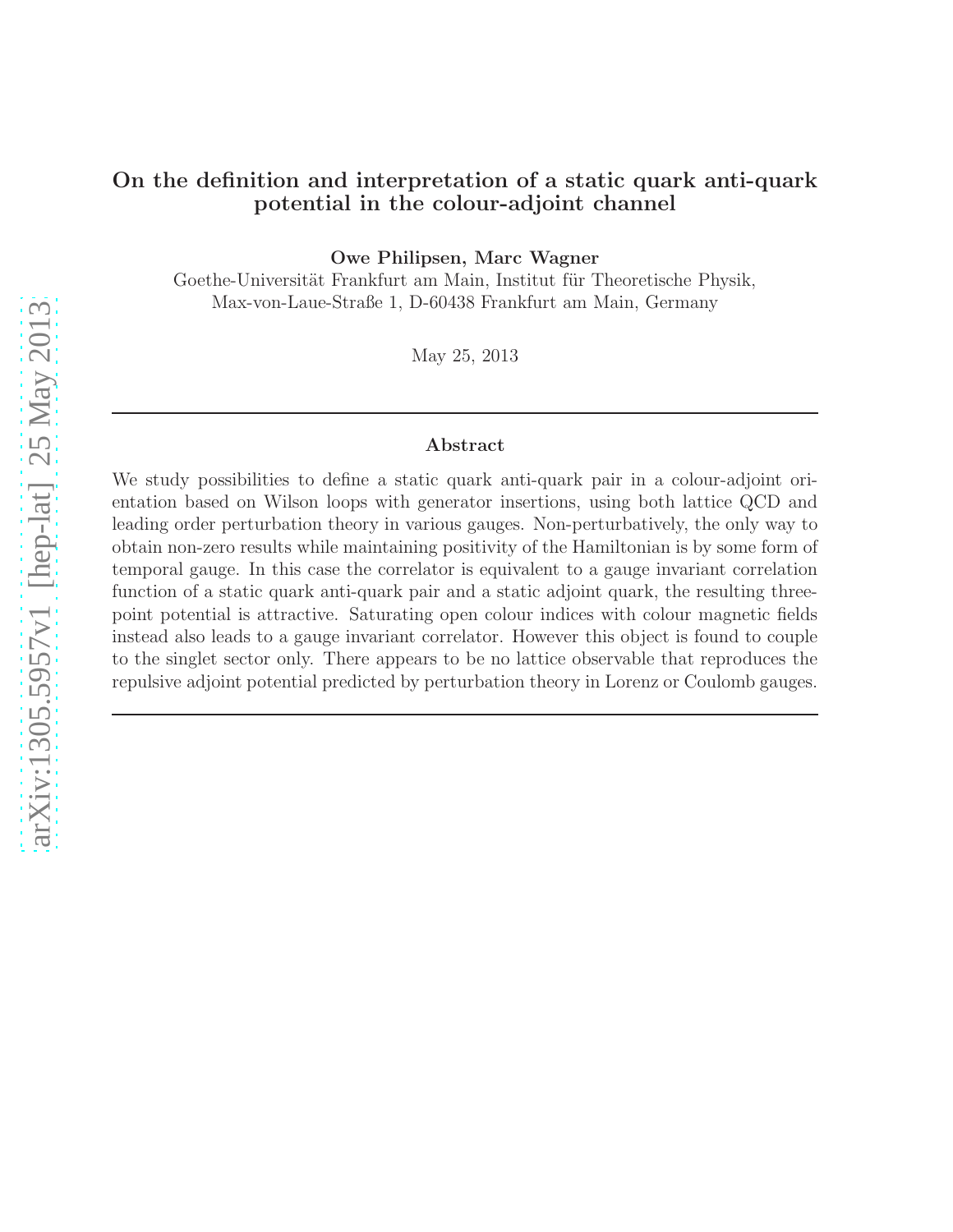# 1 Introduction

Heavy quarkonium systems are most conveniently treated by means of effective theory methods like Non-Relativistic QCD (NRQCD) [\[1\]](#page-23-0) or potential Non-Relativistic QCD (pN-RQCD) [\[2\]](#page-23-1). In such frameworks the heavy quark mass gets integrated out, which to leading order results in a static quark propagator, i.e. a temporal Wilson line. The correlation function of a quark anti-quark pair at separation  $r$  then factorises into a free propagator and the Wilson loop, whose exponential fall-off at large correlation time defines the static quark anti-quark potential.

Ever since the early treatments [\[3,](#page-23-2) [4,](#page-24-0) [5\]](#page-24-1) there has been interest in the colour-adjoint (or octet for  $N = 3$ ) channel, where the quark anti-quark pair is in the adjoint of its product representation of  $SU(N)$ ,  $N \otimes \overline{N} = 1 \oplus (N^2 - 1)$ , and hence the corresponding mesonic states carry colour charge. While these are clearly ruled out as asymptotic states of the particle spectrum, they naturally appear as intermediate states in the framework of NRQCD, pNRQCD or in the presence of a medium like the quark gluon plasma [\[6,](#page-24-2) [7\]](#page-24-3). A perturbative definition after gauge fixing to Lorenz or Coulomb gauge appears to be straightforward and to leading order one finds [\[3\]](#page-23-2)

<span id="page-1-0"></span>
$$
(N^2 - 1)V^{T^a}(r) = -V^1(r) + \mathcal{O}(g^4)
$$
 (1)

 $(V^1$  denotes the singlet,  $V^{T^a}$  the colour-adjoint static potential), where the next-to-leading order is also known [\[8\]](#page-24-4). However, the question of a non-perturbative generalisation is still open. Attempts to decompose Polyakov loop correlators defined at finite temperature into singlet and adjoint channels [\[4,](#page-24-0) [5\]](#page-24-1) were shown to fail non-perturbatively, since the exponential decay of both channels is dictated by the colour-singlet potential and the difference between them due to gauge-dependent matrix elements [\[9\]](#page-24-5) (see also [\[10\]](#page-24-6)).

In this paper we discuss the static quark anti-quark potential in the colour-adjoint channel at zero temperature based on the Wilson loop with generator insertions, as defined in section [2.](#page-2-0) This correlator is gauge-dependent and its non-perturbative evaluation requires gauge fixing. Lorenz gauges, which are commonly used in perturbation theory, are known to violate positivity and hence preclude the definition of a transfer matrix as well as a purely exponential decay of the correlator. Therefore, we mainly work with temporal gauge which preserves those properties. We study the resulting correlation functions by spectral analysis in terms of the transfer matrix (section [3\)](#page-4-0) and compute some of them numerically for  $SU(2)$  (section [5\)](#page-19-0). We also discuss the use of Coulomb gauge, which allows for a well-defined transfer matrix too [\[11\]](#page-24-7). However, non-perturbatively it requires a completion which can be implemented by a reduced form of temporal gauge. On the other hand, saturating the open adjoint indices with colour-magnetic fields, as suggested in the literature [\[2\]](#page-23-1), produces a gauge invariant observable but spectral analysis shows it to project on the colour-singlet channel only. In section [4](#page-14-0) we compare with leading-order perturbative calculations in the continuum using various gauges.

Our main results are: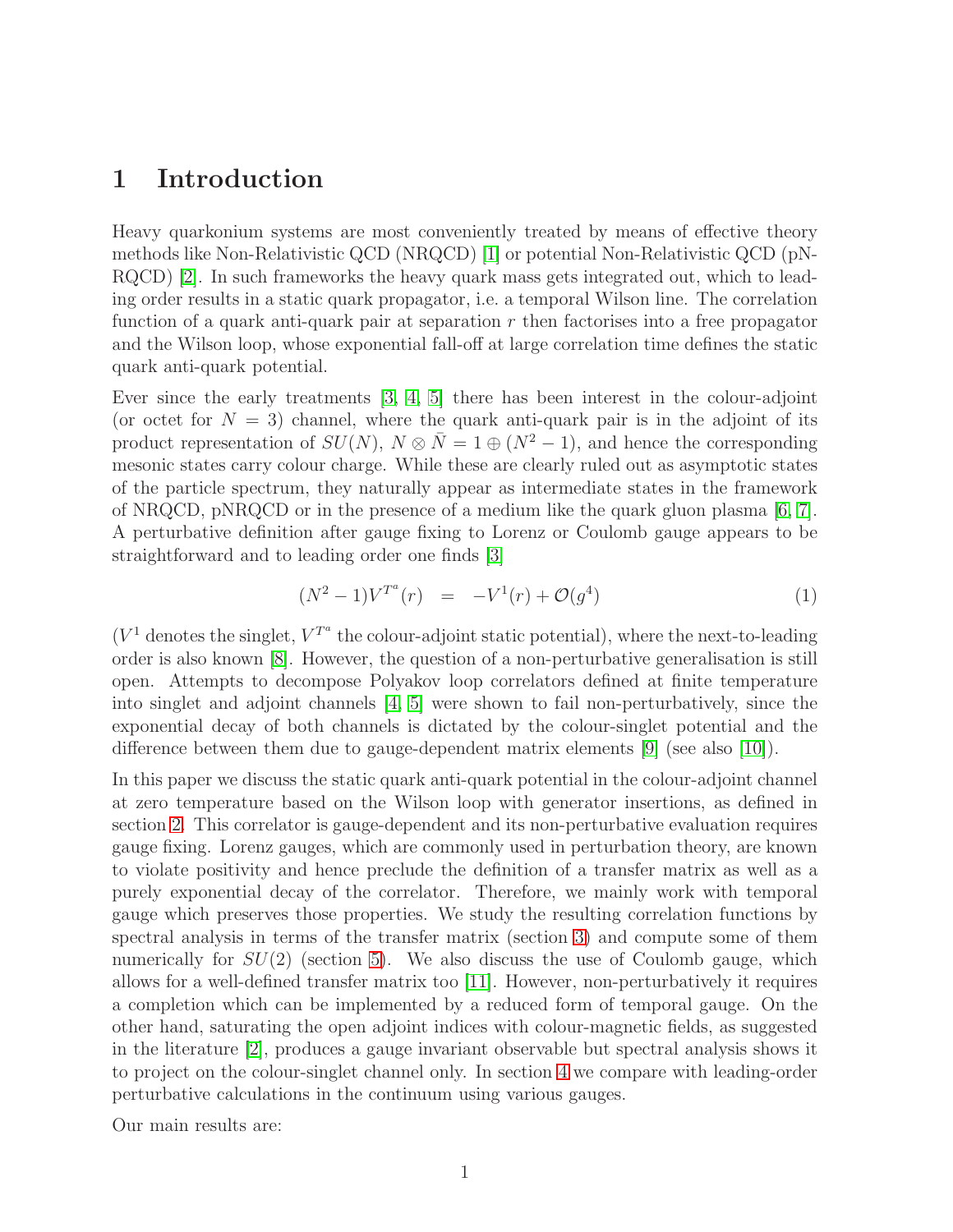- (1) In temporal gauge, the Wilson loop with generator insertions is equivalent to a gauge invariant quantity, where the generators are connected by an adjoint Schwinger line.
- (2) Non-perturbatively, both in temporal as well as in "completed Coulomb gauge", the colour-adjoint static potential corresponds to a system of three static quarks, two fundamental and one adjoint quark, which form a colour-singlet state; this is in contrast to perturbatively calculated colour-adjoint static potentials in Lorenz or Coulomb gauge, where no adjoint quark is present.
- (3) The non-perturbative colour-adjoint static potential is attractive (with even stronger binding than in the usual singlet channel), while the perturbative colour-adjoint static potential in Lorenz or Coulomb gauge is repulsive (cf. eq. [\(1\)](#page-1-0)).
- (4) The repulsive colour-adjoint potential obtained in perturbation theory cannot be reproduced by any lattice observable considered here, not even at short distance.

<span id="page-2-0"></span>Parts of this work have been presented at a conference [\[12\]](#page-24-8).

# 2 Static potentials based on Wilson loops

The definition and calculation of the potentials between a static quark and anti-quark at distance  $|x - y|$ , each in the fundamental representation, is usually based on the trial states

$$
|\Phi^{\Sigma}\rangle \equiv \bar{Q}(\mathbf{x})U^{\Sigma}(\mathbf{x}, \mathbf{y})Q(\mathbf{y})|0\rangle.
$$
 (2)

Here Q and  $\overline{Q}$  are static quark/anti-quark operators which are treated as spinless (one component) colour charges, since the spin decouples from the Hamiltonian in the static limit,

$$
U^{\Sigma}(\mathbf{x}, \mathbf{y}) \equiv U(\mathbf{x}, \mathbf{x}_0) \Sigma U(\mathbf{x}_0, \mathbf{y}), \qquad (3)
$$

 $\Sigma$  is an  $N \times N$  matrix in the fundamental colour representation and  $U(\mathbf{x}, \mathbf{y})$  is a gluonic string represented by a straight spatial Wilson line connecting **x** and **y**. Hence,  $|\Phi^{\Sigma}\rangle$  is a static meson with colour transformation properties determined by  $\Sigma$ . For  $\Sigma = 1$  it is a colour-singlet, whereas for  $\Sigma = T^a$ , the generators of the  $SU(N)$  gauge group, it carries colour charge and transforms in the adjoint representation of  $SU(N)$  at  $\mathbf{x}_0$ .

If there exists a positive Hamiltonian, the correlation functions of these states in Euclidean time decay exponentially with eigenvalues of the Hamiltonian. In the static quark mass limit,  $M \to \infty$ , the correlators factorise in products of free static propagators and Wilson loops,

<span id="page-2-1"></span>
$$
\langle \Phi^{\Sigma}(t_2) | \Phi^{\Sigma}(t_1) \rangle = e^{-2M\Delta t} N \langle W_{\Sigma}(r, \Delta t) \rangle , \quad W_{\Sigma} \equiv \frac{1}{N} \text{Tr} \Big( \Sigma U_R \Sigma^{\dagger} U_L \Big) \tag{4}
$$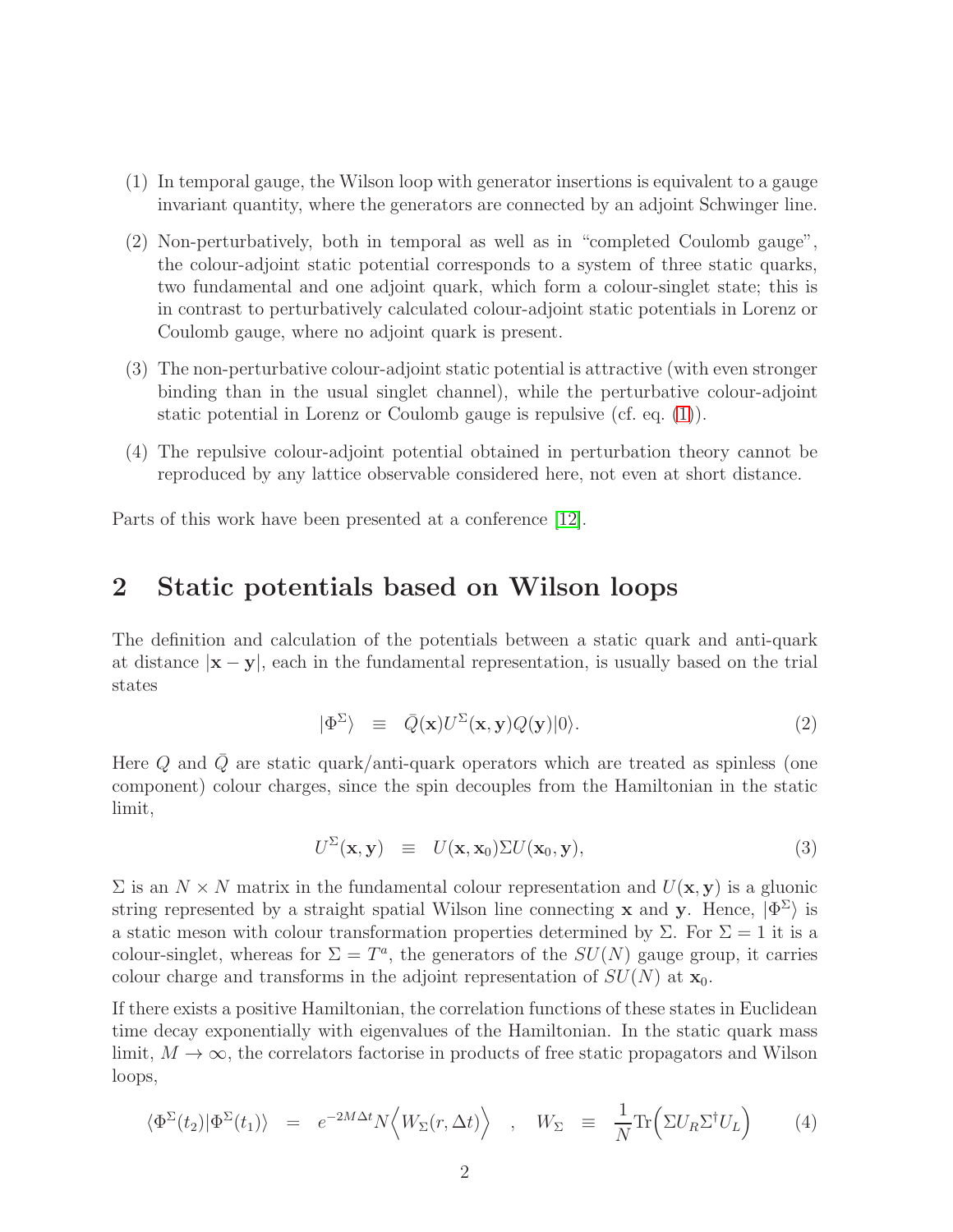

<span id="page-3-0"></span>Figure 1: the Wilson loop  $W_{\Sigma}$ .

with  $r \equiv |\mathbf{x} - \mathbf{y}|$  and  $\Delta t \equiv t_2 - t_1 > 0$  (cf. Figure [1\)](#page-3-0). The exponential decay of the Wilson loop defines the corresponding static potentials,

$$
\left\langle W_{\Sigma}(r,\Delta t)\right\rangle = \sum_{n=0}^{\infty} c_n \exp\left(-V_n^{\Sigma}(r)\Delta t\right) \stackrel{\Delta t \to \infty}{\propto} \exp\left(-V^{\Sigma}(r)\Delta t\right). \tag{5}
$$

From the behaviour at asymptotically large time separation the ground state potentials  $V^{\Sigma}(r) \equiv V_0^{\Sigma}(r)$ ,  $\Sigma \in \{1, T^a\}$  can be extracted. This is often used to define the ground state potentials directly through the corresponding Wilson loops,

$$
V^{\Sigma}(r) = -\lim_{\Delta t \to \infty} \frac{\langle \dot{W}_{\Sigma}(r, \Delta t) \rangle}{\langle W_{\Sigma}(r, \Delta t) \rangle}.
$$
\n(6)

The properties and interpretation of the potentials depend on  $\Sigma$  and, in case of  $\Sigma = T^a$ , on the choice of the gauge fixing condition. Without gauge fixing a non-perturbative evaluation of the correlator gives

$$
\langle W_{T^a}(r,\Delta t)\rangle = 0. \tag{7}
$$

For  $N = 2, 3$  the corresponding static potential is usually called triplet/octet static potential and  $T^a = \sigma^a/2, \lambda^a/2$ .

It has been proposed to alternatively base the definition of the colour-adjoint static potential on a gauge invariant correlator using  $\Sigma = T^a \mathbf{B}^a(\mathbf{x}_0)$ , where the adjoint transformation behaviour of the colour-magnetic field cancels that of the strings at  $x_0$ . This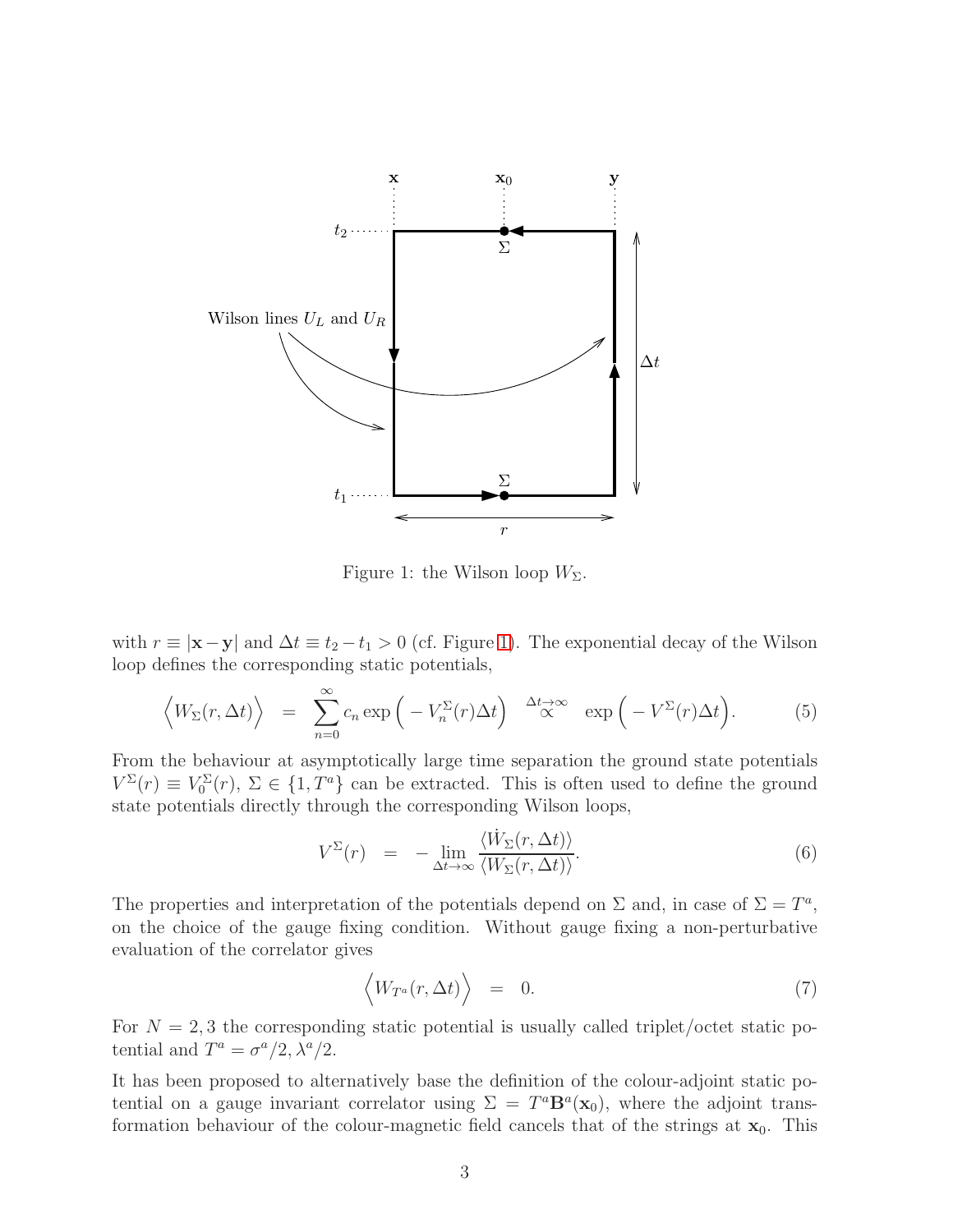yields a non-vanishing correlation function even without gauge fixing and in leading order of a multipole expansion receives contributions from the adjoint channel [\[2\]](#page-23-1). However, we shall show in section [3.5](#page-10-0) that non-perturbatively the eigenstates contributing to the exponential decay are in the colour-singlet sector and hence this correlator cannot be used for a non-perturbative definition of a colour-adjoint static potential.

# <span id="page-4-2"></span><span id="page-4-0"></span>3 The static potentials on the lattice

#### 3.1 Temporal gauge on the lattice

Temporal gauge  $A_0^g = 0$  in the continuum corresponds to temporal links  $U_0^g$  $\binom{g}{0}(t, \mathbf{x}) = 1$  on a lattice. These links gauge transform according to

$$
U_0^g(t, \mathbf{x}) = g(t, \mathbf{x}) U_0(t, \mathbf{x}) g^{\dagger}(t + a, \mathbf{x}), \tag{8}
$$

where  $g(t, \mathbf{x}) \in \text{SU}(N)$ . On a lattice with finite temporal extent T with periodic boundary conditions it is not possible to realise temporal gauge everywhere, since gauge fixed links must not form closed loops. There will, hence, be one slice of links where  $U_0 \neq 1$ . In the following we take  $U_0^g$  $C_0^g(t=0,\mathbf{x})\neq 1$  while  $U_0^g$  $0<sup>g</sup>(t = 1...T - 1, \mathbf{x}) = 1.$  A possible choice for the gauge transformation  $g(t, \mathbf{x})$  implementing temporal gauge is

<span id="page-4-3"></span>
$$
g(t = 2a, \mathbf{x}) = U_0(t = a, \mathbf{x}),
$$
  
\n
$$
g(t = 3a, \mathbf{x}) = g(t = 2a, \mathbf{x})U_0(t = 2a, \mathbf{x}) = U_0(t = a, \mathbf{x})U_0(t = 2a, \mathbf{x}),
$$
  
\n
$$
g(t = 4a, \mathbf{x}) = g(t = 3a, \mathbf{x})U_0(t = 3a, \mathbf{x}) = U_0(t = a, \mathbf{x})U_0(t = 2a, \mathbf{x})U_0(t = 3a, \mathbf{x}),
$$
  
\n... = ... (9)

Note that this does not fix the gauge completely, i.e. there are residual time independent gauge transformations  $g(\mathbf{x})$  which preserve the gauge condition  $U_0^g$  $T_0^g(t=1...T-1,\mathbf{x})=1.$ 

#### <span id="page-4-1"></span>3.2 The singlet correlator

The trial state  $|\Phi^1\rangle$  is gauge invariant and so is the corresponding gauge field observable, the standard Wilson loop  $W_1(r, \Delta t)$ . Therefore, its value is identical with or without gauge fixing. For the following, however, it is instructive to consider the gauge dependent correlator of two spatial strings

<span id="page-4-4"></span>
$$
\langle \text{Tr}\Big(U(t_1; \mathbf{x}, \mathbf{y})U(t_2; \mathbf{y}, \mathbf{x})\Big)\rangle,
$$
 (10)

which vanishes without gauge fixing. On the other hand, in temporal gauge it is non-zero and indeed equivalent to the manifestly gauge invariant Wilson loop, as can be seen by writing out the gauge fixed link. In the following we consider two cases.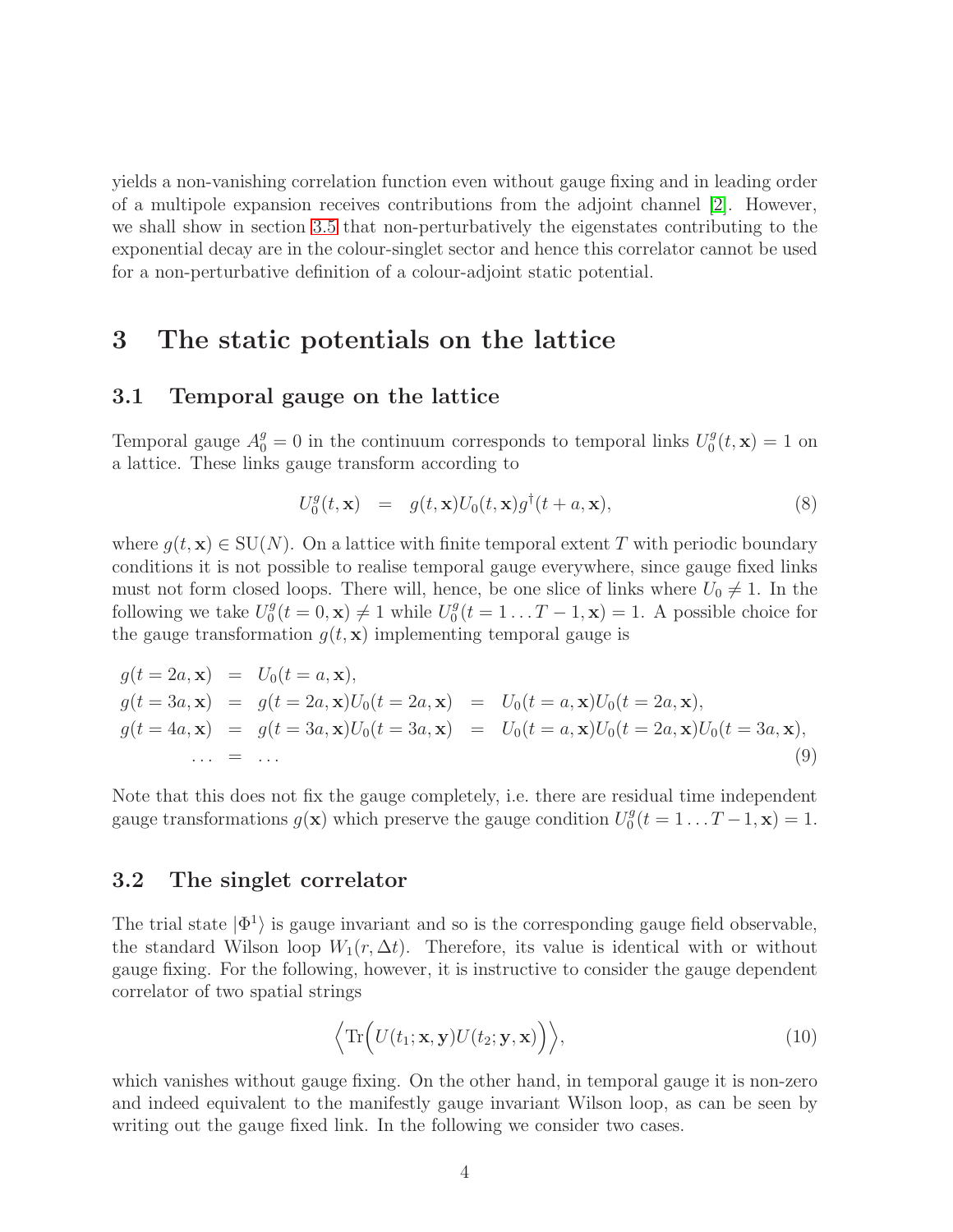In case (A) the strings are correlated within the temporal lattice extent, i.e.  $1 \le t_1$  $t_2 < T$ , and we define  $\Delta t \equiv t_2 - t_1$  (cf. Figure [2,](#page-5-0) left top),

$$
\left\langle \operatorname{Tr}\left( U^g(t_1; \mathbf{x}, \mathbf{y}) U^g(t_2; \mathbf{y}, \mathbf{x}) \right) \right\rangle_{\text{temporal gauge}} =\n \left\langle \operatorname{Tr}\left( U(t_1; \mathbf{x}, \mathbf{y}) \underbrace{g^{\dagger}(t_1, \mathbf{y}) g(t_2, \mathbf{y})}_{=U(t_1, t_2; \mathbf{y})} U(t_2; \mathbf{y}, \mathbf{x}) \underbrace{g^{\dagger}(t_2, \mathbf{x}) g(t_1, \mathbf{x})}_{=U(t_2, t_1; \mathbf{x})} \right) \right\rangle =\n \left\langle N \left\langle W_1(r, \Delta t) \right\rangle.
$$
\n(11)



<span id="page-5-0"></span>Figure 2: gauge invariant observables corresponding to the gauge variant correlators defined in section [3.2](#page-4-1) and [3.3](#page-6-0) in temporal gauge.

In case (B) the correlation is through the periodic temporal boundary,  $0 = t_1 < t_2 < T$ (where we define  $\Delta t \equiv t_2 - t_1$ ) or  $1 \le t_2 < t_1 < T$  (where we define  $\Delta t \equiv t_2 - (t_1 - T)$ ), cf. Figure [2](#page-5-0) (left bottom). The correlator now includes the unfixed temporal links and in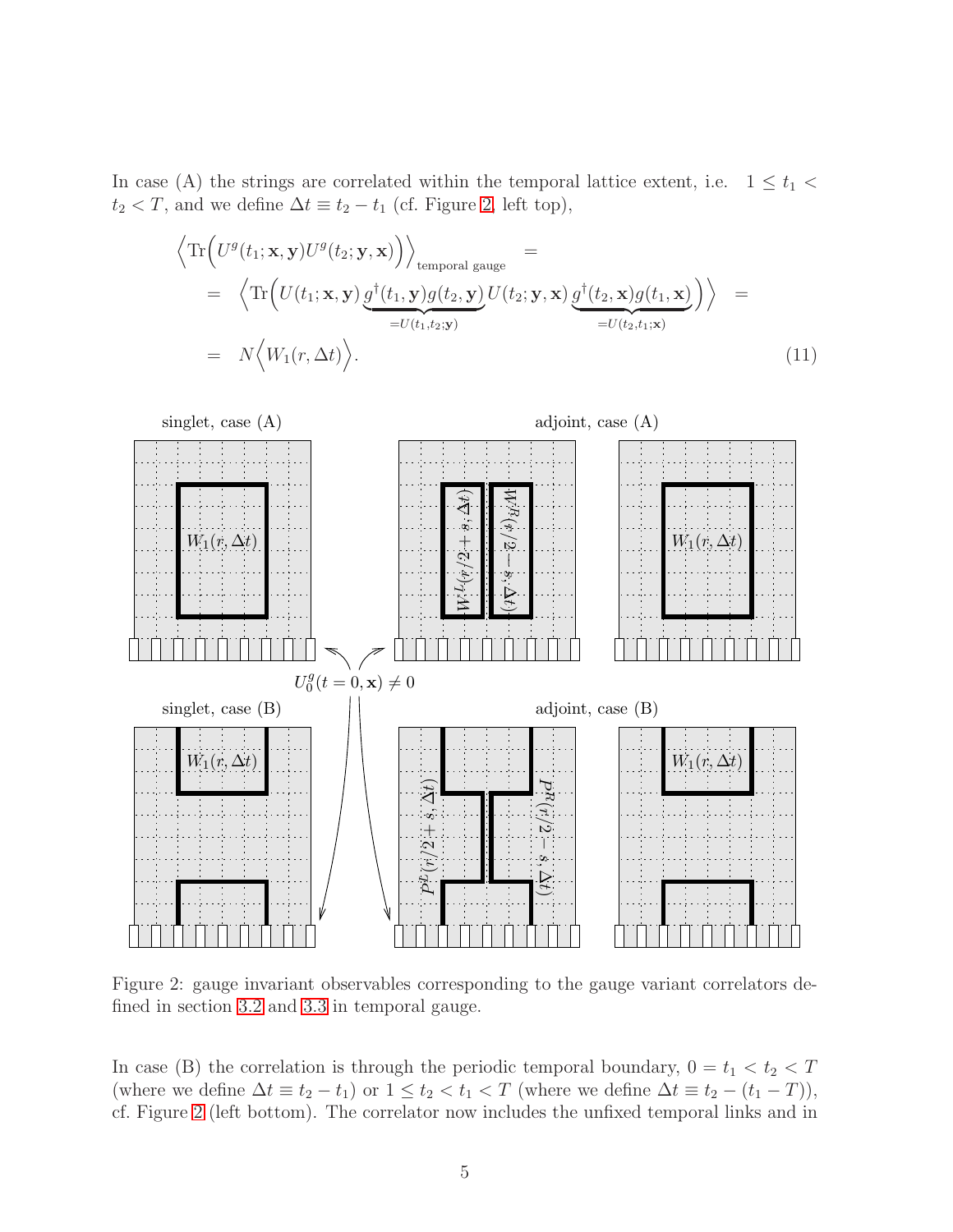temporal gauge is again equivalent to the gauge invariant Wilson loop, which in this case closes through the boundary,

$$
\left\langle \text{Tr}\left( U^g(t_1; \mathbf{x}, \mathbf{y}) U_0^g(t=0, \mathbf{y}) U^g(t_2; \mathbf{y}, \mathbf{x}) (U_0^g)^\dagger(t=0, \mathbf{x}) \right) \right\rangle_{\text{temporal gauge}} = N \left\langle W_1^b(r, \Delta t) \right\rangle.
$$
\n(12)

Thus, temporal gauge turns a gauge dependent observable into a gauge invariant observable by implicitly saturating all colour charges with static sources, thus ensuring gauge covariant time evolution of the charges. The same observation will in the following be helpful to interpret the colour-adjoint static potential.

### <span id="page-6-0"></span>3.3 The adjoint correlator

Again we distinguish the cases (A) and (B), which this time yield different results.

#### Case (A):  $1 \le t_1 < t_2 < T$

In temporal gauge the correlator of two spatial strings with additional adjoint transformation behaviour at  $x_0$  is equivalent to our observable of interest, the Wilson loop  $\langle W_{T^a}(r, \Delta t) \rangle$ . Moreover, in temporal gauge both are equivalent to a manifestly gauge invariant observable, as we now show. In the following set of equations, the repeated colour index a is not summed over,

<span id="page-6-1"></span>
$$
\langle \operatorname{Tr}\left(U^{T^a,g}(t_1; \mathbf{x}, \mathbf{y})U^{(T^a)^{\dagger},g}(t_2; \mathbf{y}, \mathbf{x})\right)\rangle_{\text{temporal gauge}} = N\langle W_{T^a}(r, \Delta t)\rangle_{\text{temporal gauge}}
$$
\n
$$
= \frac{1}{N^2 - 1} \sum_{a} \langle \operatorname{Tr}\left(U(t_1; \mathbf{x}, \mathbf{x}_0)g^{\dagger}(t_1, \mathbf{x}_0)T^a g(t_1, \mathbf{x}_0)U(t_1; \mathbf{x}_0, \mathbf{y})\underbrace{g^{\dagger}(t_1, \mathbf{y})g(t_2, \mathbf{y})}_{=U(t_1, t_2; \mathbf{y})}\right)\rangle_{\text{temporal gauge}}
$$
\n
$$
= \frac{1}{2(N^2 - 1)} \langle \operatorname{Tr}\left(U(t_1; \mathbf{x}, \mathbf{x}_0)\underbrace{g^{\dagger}(t_2, \mathbf{x}_0)U(t_2; \mathbf{x}_0, \mathbf{y})g^{\dagger}(t_2, \mathbf{x}_0)g(t_1, \mathbf{x})}_{=U(t_2, t_1; \mathbf{x})}\right)\rangle = \frac{1}{2(N^2 - 1)} \langle \operatorname{Tr}\left(U(t_1; \mathbf{x}, \mathbf{x}_0)\underbrace{g^{\dagger}(t_1, \mathbf{x}_0)g(t_2, \mathbf{x}_0)}_{=NW^L((\mathbf{x} - \mathbf{x}_0), \Delta t)}U(t_2; \mathbf{x}_0, \mathbf{x})U(t_2, t_1; \mathbf{x})\right)\rangle_{\text{imporal gauge}}
$$
\n
$$
\frac{1}{2N(N^2 - 1)} \langle \operatorname{Tr}\left(U(t_1; \mathbf{x}, \mathbf{x}_0)\underbrace{g^{\dagger}(t_2, \mathbf{x}_0)g(t_1, \mathbf{x}_0)}_{=1}U(t_2, t_1; \mathbf{x}_0)\right)\rangle_{\text{imporal gauge}}
$$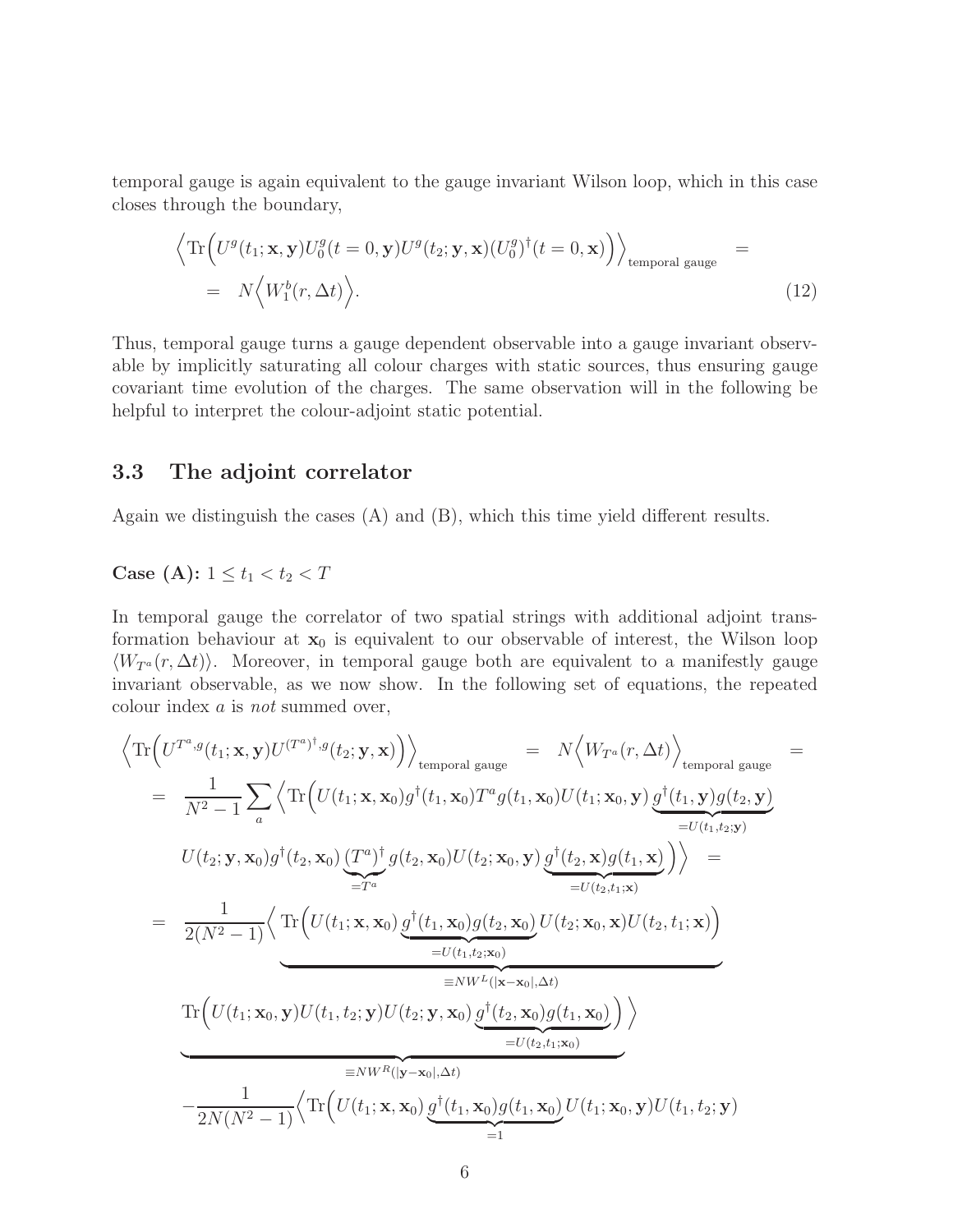$$
U(t_2; \mathbf{y}, \mathbf{x}_0) \underbrace{g^{\dagger}(t_2, \mathbf{x}_0) g(t_2, \mathbf{x}_0)}_{=1} U(t_2; \mathbf{x}_0,) U(t_2, t_1; \mathbf{x}) \Big) \Big\rangle =
$$
  
= 
$$
\frac{1}{2(N^2 - 1)} \Big( N^2 \Big\langle W^L(|\mathbf{x} - \mathbf{x}_0|, \Delta t) W^R(|\mathbf{y} - \mathbf{x}_0|, \Delta t) \Big\rangle - \Big\langle W_1(r, \Delta t) \Big\rangle \Big), \qquad (13)
$$

where

$$
\sum_{a} T^{a}_{\alpha\beta} T^{a}_{\gamma\delta} = \frac{1}{2} \Big( \delta_{\alpha\delta} \delta_{\beta\gamma} - \frac{1}{N} \delta_{\alpha\beta} \delta_{\gamma\delta} \Big) \tag{14}
$$

has been used. The resulting gauge invariant combination of loops is depicted in Figure [2](#page-5-0) (right top). For an interpretation, it is better to rewrite it more compactly as

<span id="page-7-0"></span>
$$
\left\langle W_{T^a}(r,\Delta t)\right\rangle_{\text{temporal gauge}} = \frac{2}{N(N^2-1)} \sum_a \sum_b \left\langle \text{Tr}\left(T^a U_R T^b U_L\right) \text{Tr}\left(T^a U(t_1,t_2;\mathbf{x}_0) T^b U(t_2,t_1;\mathbf{x}_0)\right) \right\rangle. (15)
$$

On the right side the first trace is our observable of interest, the Wilson loop with generator matrix insertions, which now gets multiplied with the adjoint representation of a temporal Wilson line at  $x_0$  (second trace). The latter corresponds to a propagator of a static quark in the adjoint representation. Hence, the gauge invariant expression on the right side is the correlation function of a gauge invariant three-quark state, one fundamental static quark at y, one fundamental static anti-quark at  $x$ , one adjoint static quark at  $x_0$ . Indeed, after defining

$$
|\Phi^{Q\bar{Q}Q^{ad}}\rangle \equiv Q^{ad,a}(\mathbf{x}_0) \Big(\bar{Q}(\mathbf{x})U^{T^a}(\mathbf{x}, \mathbf{y})Q(\mathbf{y})\Big)|0\rangle \tag{16}
$$

$$
\langle \Phi^{Q\bar{Q}Q^{\text{ad}}}(t_2)|\Phi^{Q\bar{Q}Q^{\text{ad}}}(t_1)\rangle \equiv e^{-(2M+M_{\text{ad}})\Delta t}\frac{N(N^2-1)}{2}\Big\langle W_{Q\bar{Q}Q^{\text{ad}}}(r,\Delta t)\Big\rangle, \qquad (17)
$$

it is easy to verify explicitly that

$$
2N\left\langle W_{T^a}(r,\Delta t)\right\rangle_{\text{temporal gauge}} = \left\langle W_{Q\bar{Q}Q^{ad}}(r,\Delta t)\right\rangle. \tag{18}
$$

Consequently, the static potential  $V^{T^a}(r)$  in temporal gauge should not be interpreted as the potential of a static quark and a static anti-quark, which form a colour-adjoint state, as has been suggested in the literature.  $V^{T^a}(r)$  is rather a potential of a colour-singlet three-quark state (one fundamental static quark, one fundamental static anti-quark, one adjoint static quark). Note that the potential does not only depend on the  $Q\bar{Q}$  separation  $r = |\mathbf{x} - \mathbf{y}|$ , but also on the position  $s = |\mathbf{x} - \mathbf{x}_0|/2 - |\mathbf{y} - \mathbf{x}_0|/2$  of the static adjoint quark  $Q^{ad}$ , i.e.  $V^{T^a}(r, s)$ . This should be kept in mind, while in the following we work with the symmetric alignment, where the adjoint source is in the centre of mass,  $\mathbf{x}_0 = (\mathbf{x} + \mathbf{y})/2$ .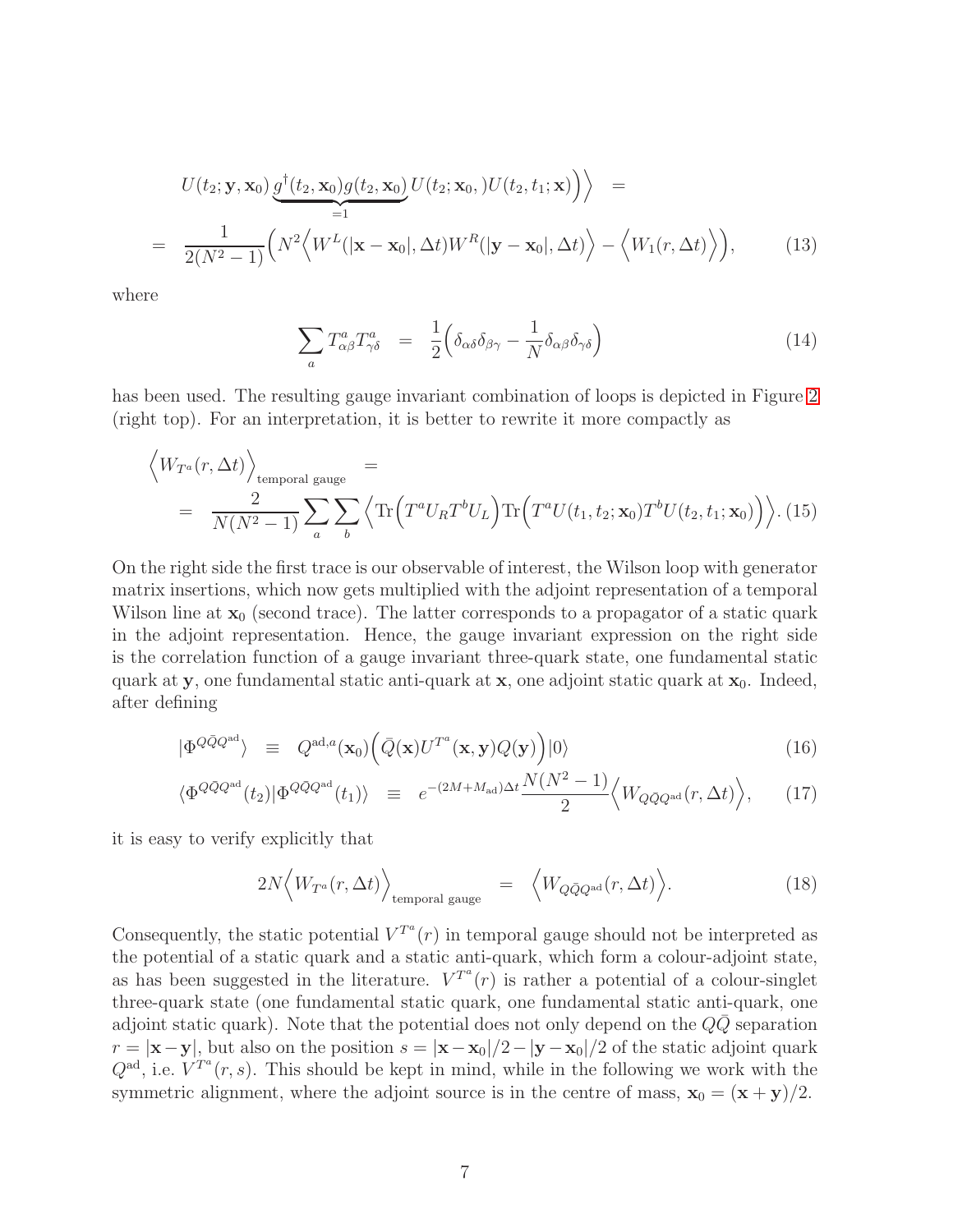<span id="page-8-0"></span>Case (B):  $0 = t_1 < t_2 < T$  or  $1 \le t_2 < t_1 < T$ 

Proceeding as in section [3.2](#page-4-1) for case (B) and in [\(13\)](#page-6-1) one obtains

$$
\left\langle \text{Tr}\left( U^{T^a,g}(t_1; \mathbf{x}, \mathbf{y}) U_0^g(t=0, \mathbf{y}) \tilde{U}^{(T^a)^{\dagger},g}(t_2; \mathbf{y}, \mathbf{x}) (U_0^g)^{\dagger}(t=0, \mathbf{x}) \right) \right\rangle_{\text{temporal gauge}}
$$
\n
$$
= \frac{1}{2(N^2-1)} \left( N^2 \left\langle P^L(r/2+s, \Delta t) P^R(r/2-s, \Delta t) \right\rangle - \left\langle W_1(r, \Delta t) \right\rangle \right), \tag{19}
$$

which is shown in Figure [2](#page-5-0) (right bottom).

This correlation function is not suitable, to determine the potential of a static quark and anti-quark, which form a colour-adjoint state. It contains information about static coloursinglet quark anti-quark states propagating through the periodic boundary, and about gluelump states (a static adjoint quark and gluons forming a colour-singlet) propagating within the temporal lattice extent. We will explicitly prove this statement using the transfer matrix formalism in section [3.6.](#page-12-0)

#### 3.4 The transfer matrix formalism

A useful theoretical tool to understand which states contribute to a correlation function is the transfer matrix formalism (cf. e.g. [\[13,](#page-24-9) [9\]](#page-24-5)). The transfer matrix propagates states by one lattice unit in time. In temporal gauge the transfer matrix  $\hat{T}_0$  is defined via

$$
\langle U_j(t+1)|\hat{T}_0|U_j(t)\rangle \equiv T_{0,t+1 \leftrightarrow t} , \quad T_{0,t+1 \leftrightarrow t} \equiv e^{-S(U_j(t+1),1,U_j(t))}, \quad (20)
$$

where  $U_i(t)$  denotes the spatial links of timeslice t,  $|U_i(t)\rangle$  is the analogue of a position eigenstate in quantum mechanics, i.e. a state with spatial links  $U_j(t)$ , and

<span id="page-8-1"></span>
$$
S(U_j(t+1), U_0(t), U_j(t)) \equiv \frac{1}{2} S_1(U_j(t+1)) + S_2(U_j(t+1), U_0(t), U_j(t)) + \frac{1}{2} S_1(U_j(t))
$$
\n(21)

$$
S_1(U_j(t)) \equiv -\frac{\beta}{2} \sum_{p \in P_t} \text{Re} \Big( \text{Tr}(U_p) \Big) \tag{22}
$$

$$
S_2(U_j(t+1), U_0(t), U_j(t)) \equiv -\frac{\beta}{2} \sum_{p \in P_{t+1,t}} \text{Re}\Big(\text{Tr}(U_p)\Big) \tag{23}
$$

 $(P_t$  are space-like plaquettes on timeslice t and  $P_{t+1,t}$  are time-like plaquettes connecting timeslices t and  $t + 1$ , i.e.  $S(U_i(t + 1), U_0(t), U_i(t))$  is that part of the lattice Yang-Mills action containing and connecting timeslices t and  $t + 1$  (cf. e.g. [\[14\]](#page-24-10)).

The transfer matrix  $\hat{T}_0$  acts on the Hilbert space of square integrable wave functions, including ones transforming non-trivially under the residual time independent gauge transformations  $g(x)$ . The Hilbert space splits into orthogonal sectors with charges in arbitrary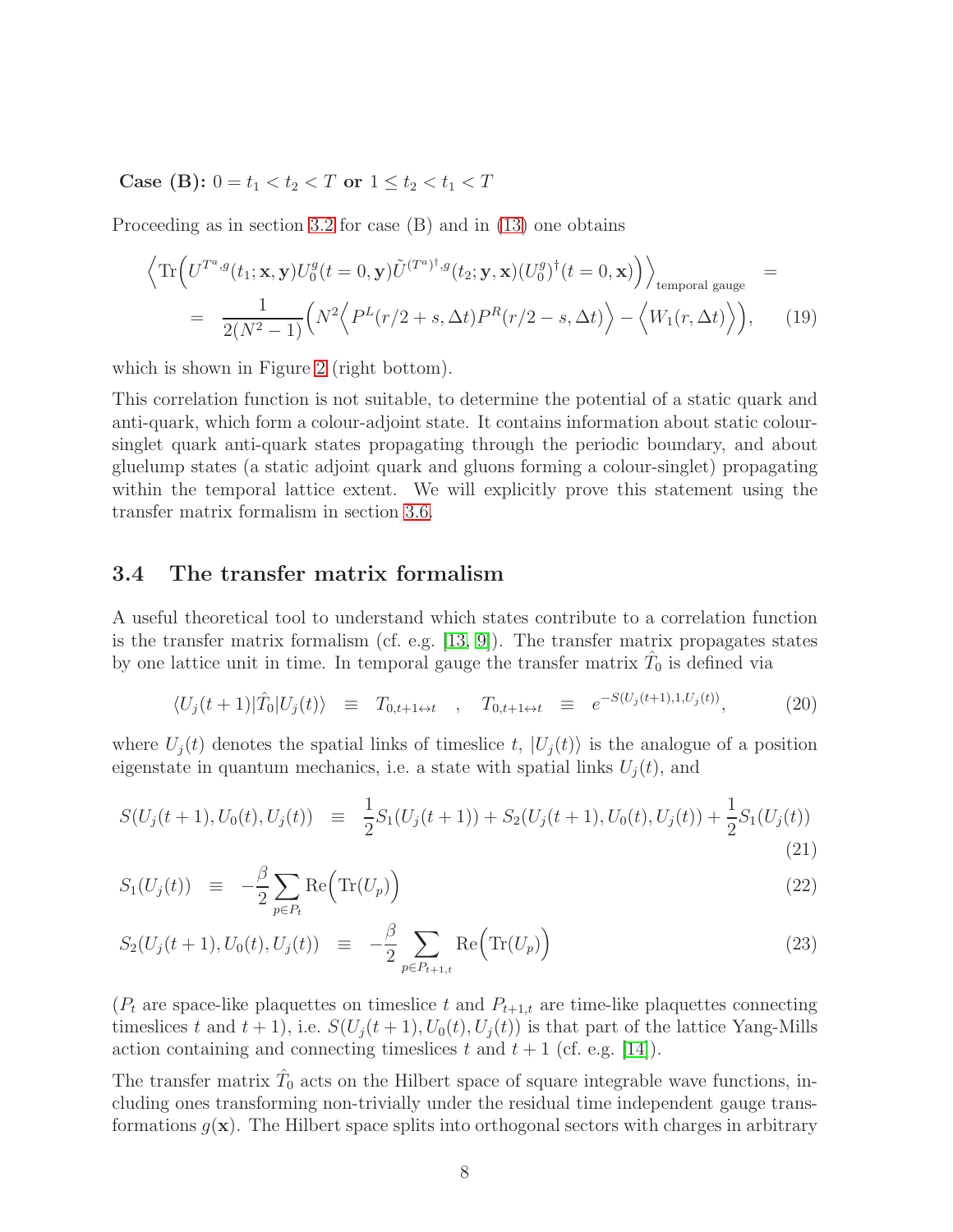representations at any lattice point. Each charge sector can be isolated by appropriate projection operators. Let  $R[g]$  be an operator to impose a gauge transformation with gauge function  $g(\mathbf{x})$ ,

$$
\hat{R}[g]|\psi[U]\rangle = |\psi^g[U]\rangle = |\psi[U^g]\rangle. \tag{24}
$$

The transfer matrix in temporal gauge commutes with time-independent gauge transformations,  $[\hat{T}_0, \hat{R}[g]] = 0$ , which implies gauge invariance of its eigenvalues. Another consequence is that eigenstates of  $\hat{T}_0$  can simultaneously be chosen as eigenstates of  $\hat{R}[g]$ , i.e. they can be classified according to irreducible  $SU(N)$  colour multiplets at each x. E.g. for the gauge group  $SU(2)$  these have the same structure as spin/angular momentum multiplets, which are well-known from ordinary quantum mechanics.

Specifically, we list the transformation behaviour of states occurring in our analysis:  $i)$ colour-singlets,  $ii)$  states with a fundamental charge at y and an anti-fundamental one at  $x$ , *iii*) states with an adjoint charge at  $x_0$  and finally *iv*) states with a fundamental charge at y, an anti-fundamental one at x and an adjoint charge at  $x_0$ ,

<span id="page-9-1"></span>
$$
i) \qquad \hat{R}[g]|\psi\rangle = |\psi\rangle \tag{25}
$$

$$
ii) \qquad \hat{R}[g]|\psi_{\alpha\beta}\rangle = g_{\alpha\gamma}(\mathbf{x})g_{\delta\beta}^{\dagger}(\mathbf{y})|\psi_{\gamma\delta}\rangle \tag{26}
$$

$$
iii) \qquad \hat{R}[g]|\psi^a\rangle = D_{ab}^A(g(\mathbf{x}_0))|\psi^b\rangle \tag{27}
$$

$$
iv) \qquad \hat{R}[g]|\psi^{a}_{\alpha\beta}\rangle = g_{\alpha\gamma}(\mathbf{x})g^{\dagger}_{\delta\beta}(\mathbf{y})D^{\mathcal{A}}_{ab}(g(\mathbf{x}_{0}))|\psi^{b}_{\gamma\delta}\rangle, \tag{28}
$$

where  $D_{ab}^{A}(g)$  are the representation matrices of the adjoint representation,

$$
D_{ab}^{\mathcal{A}}(g) = 2 \operatorname{Tr}(g^{\dagger} T^a g T^b). \tag{29}
$$

The projectors onto the corresponding orthogonal charge sectors of the Hilbert space are

$$
i) \qquad \hat{P} = \int Dg \,\hat{R}[g] \tag{30}
$$

$$
ii) \quad \hat{P}_{\alpha\beta\mu\nu}^{\text{F}\otimes\bar{\text{F}}} \quad = \quad \int Dg \, g_{\alpha\beta}^{\dagger}(\mathbf{x}) \, g_{\mu\nu}(\mathbf{y}) \, \hat{R}[g] \tag{31}
$$

$$
iii) \qquad \hat{P}_{ab}^A \quad = \quad \int Dg \, D_{ab}^A(g^\dagger(\mathbf{x}_0)) \hat{R}[g] \tag{32}
$$

$$
iv) \qquad \hat{P}_{\alpha\beta\mu\nu ab}^{\text{F}\otimes\bar{\text{F}}\otimes A} \quad = \quad \int Dg \, g_{\alpha\beta}^{\dagger}(\mathbf{x}) g_{\mu\nu}(\mathbf{y}) D_{ab}^{A}(g^{\dagger}(\mathbf{x}_{0})) \hat{R}[g]. \tag{33}
$$

For example, *ii*) maps the component  $|\psi_{\beta\mu}\rangle$  of a representation  $F \otimes \overline{F}$  to the component  $|\psi_{\alpha\nu}\rangle$  and annihilates all other components and charge sectors<sup>[1](#page-9-0)</sup>. Direct calculation shows

$$
\hat{P}_{\alpha\beta\mu\nu}^{\text{F}\otimes\bar{\text{F}}}|\psi_{\gamma\delta}\rangle = \frac{1}{N^2}\delta_{\beta\gamma}\delta_{\mu\delta}|\psi_{\alpha\nu}\rangle \quad , \quad \hat{P}_{\alpha\beta\mu\nu}^{\text{F}\otimes\bar{\text{F}}}|\psi_{\beta\mu}\rangle = |\psi_{\alpha\nu}\rangle. \tag{34}
$$

<span id="page-9-0"></span><sup>1</sup>This is due to the fact that only group integrals over the trivial representation are non-zero [\[15\]](#page-24-11),  $\int Dg = 1, \int Dg g_{\alpha\beta} = 0, \int dg g_{ij}g_{kl}^{\dagger} = (1/N)\delta_{il}\delta_{jk}, ...$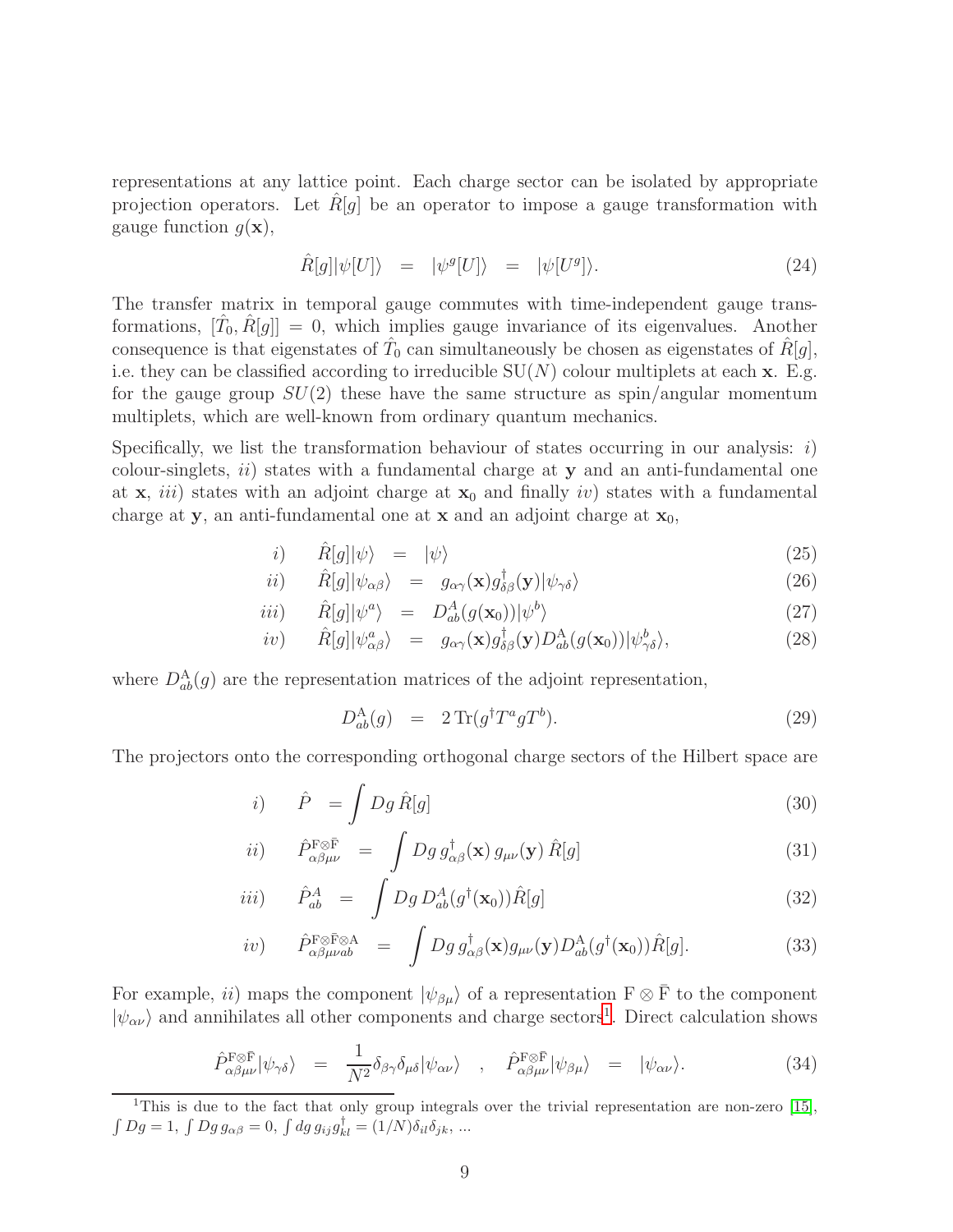Similarly, one verifies

$$
\hat{P}_{\alpha\beta\mu\nu ab}^{\text{F}\otimes\text{F}}|\psi_{\gamma\delta}^{c}\rangle = \frac{1}{N^{2}(N^{2}-1)}\delta_{\beta\gamma}\delta_{\mu\delta}\delta_{bc}|\psi_{\alpha\nu}^{a}\rangle \quad , \quad \hat{P}_{\alpha\beta\mu\nu ab}^{\text{F}\otimes\text{F}\otimes A}|\psi_{\beta\mu}^{b}\rangle = |\psi_{\alpha\nu}^{a}\rangle. \tag{35}
$$

## <span id="page-10-0"></span>3.5 Spectral analysis of Wilson loops, case (A)

We are now ready to perform the spectral analysis of our lattice observables in temporal gauge. We start by considering those observables, where the corresponding Wilson loops do not include links  $U_0(t = 0, \mathbf{x}) \neq 1$  (cf. Figure [2,](#page-5-0) "singlet, case (A)" and "adjoint, case  $(A)$ "). To this end we write out the Euclidean path integral in terms of the transfer matrix,

$$
N\Big\langle W_{\Sigma}(r,\Delta t)\Big\rangle = \frac{1}{Z} \int DU_j \int DU_0(0) U_{\alpha\beta}^{\Sigma}(t_1; \mathbf{x}, \mathbf{y}) U_{\beta\alpha}^{\Sigma^{\dagger}}(t_2; \mathbf{y}, \mathbf{x})
$$
  

$$
T_{0,0 \leftrightarrow T-1} \dots T_{0,3 \leftrightarrow 2} T_{0,2 \leftrightarrow 1} e^{-S(U_j(1), U_0(0), U_j(0))},
$$
 (36)

where  $\int DU_j$  denotes the integration over all spatial links and  $\int DU_0(0)$  the integration over all temporal links connecting timeslice  $t = 0$  and  $t = 1$ . The path integral can now be rewritten according to

$$
N\langle W_{\Sigma}(r,\Delta t)\rangle =
$$
\n
$$
= \frac{1}{Z} \int DU_{j} \int DU_{0}(0) U_{\alpha\beta}^{\Sigma}(t_{1}; \mathbf{x}, \mathbf{y}) U_{\beta\alpha}^{\Sigma^{\dagger}}(t_{2}; \mathbf{y}, \mathbf{x})
$$
\n
$$
T_{0,0\leftrightarrow T-1} \dots T_{0,2\leftrightarrow 1} e^{-S(U_{j}(1),U_{0}(0),U_{j}(0))} =
$$
\n
$$
= \frac{1}{Z} \int DU_{j} \int Dg U_{\alpha\beta}^{\Sigma}(t_{1}; \mathbf{x}, \mathbf{y}) U_{\beta\alpha}^{\Sigma^{\dagger}}(t_{2}; \mathbf{y}, \mathbf{x}) T_{0,0\leftrightarrow T-1} \dots T_{0,2\leftrightarrow 1} e^{-S(U_{j}(1),1,U_{j}^{g^{\dagger}}(0))} =
$$
\n
$$
= \frac{1}{Z} \text{Tr}(\hat{T}_{0}^{T-t_{2}} \hat{U}_{\beta\alpha}^{\Sigma^{\dagger}}(\mathbf{y}, \mathbf{x}) \hat{T}_{0}^{t_{2}-t_{1}} \hat{U}_{\alpha\beta}^{\Sigma}(\mathbf{x}, \mathbf{y}) \hat{T}_{0}^{t_{1}} \hat{P}) =
$$
\n
$$
= \frac{1}{Z} \sum_{k,m,n} \langle n | \hat{T}_{0}^{T-t_{2}} \hat{U}_{\beta\alpha}^{\Sigma^{\dagger}}(\mathbf{y}, \mathbf{x}) |k \rangle \langle k | \hat{T}_{0}^{t_{2}-t_{1}} \hat{U}_{\alpha\beta}^{\Sigma}(\mathbf{x}, \mathbf{y}) |m \rangle \langle m | \hat{T}_{0}^{t_{1}} \hat{P} |n \rangle =
$$
\n
$$
= \frac{1}{Z} \sum_{k,m,n} e^{-E_{n}(T-t_{2})} e^{-E_{k}(t_{2}-t_{1})} e^{-E_{m}t_{1}} \langle n | (\hat{U}_{\alpha\beta}^{\Sigma}(\mathbf{x}, \mathbf{y}))^{\dagger} |k \rangle \langle k | \hat{U}_{\alpha\beta}^{\Sigma}(\mathbf{x}, \mathbf{y}) |m \rangle \langle m | \hat{P} |n \rangle.
$$
\n(37)

 $\hat{P}|n\rangle \neq 0$  only, if  $|n\rangle$  is a gauge invariant state, i.e. if  $|n\rangle$  is a colour-singlet. Then  $\langle m|\hat{P}|n\rangle = \delta_{mn}$  and

$$
N\Big\langle W_{\Sigma}(r,\Delta t)\Big\rangle = \frac{1}{Z} \sum_{k,n'} e^{-E_k \Delta t} e^{-E_{n'}(T-\Delta t)} \sum_{\alpha,\beta} \Big| \langle k | \hat{U}_{\alpha\beta}^{\Sigma}(\mathbf{x}, \mathbf{y}) | n' \rangle \Big|^2, \tag{38}
$$

where  $\sum_{n'}$  is over gauge invariant states  $|n'\rangle$  only. The nature of the states  $|k\rangle$  is determined by the choice of  $\Sigma$ .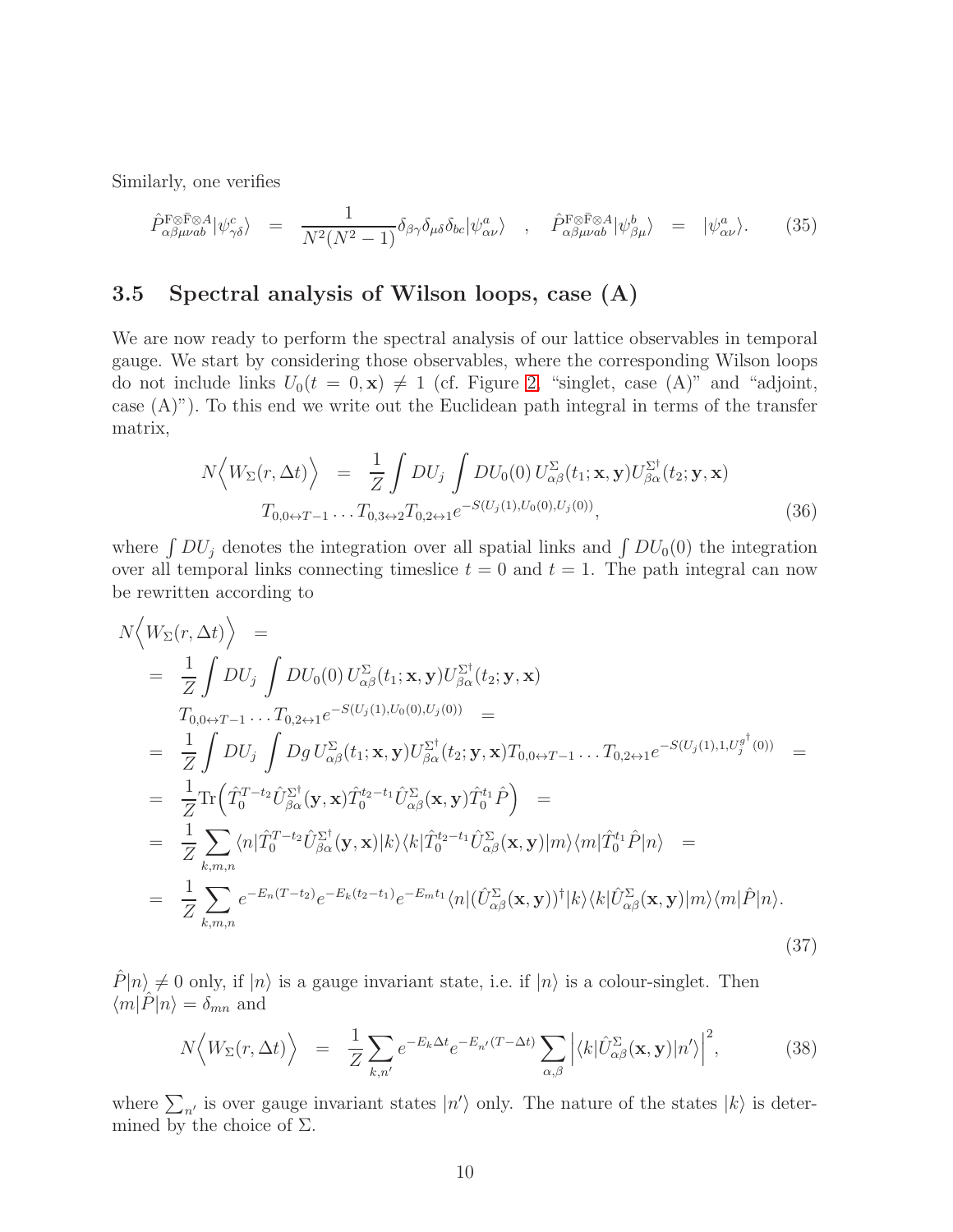For  $\Sigma = 1$  the state  $\hat{U}^{\Sigma}_{\alpha\beta}(\mathbf{x}, \mathbf{y}) |n'\rangle = \hat{U}_{\alpha\beta}(\mathbf{x}, \mathbf{y}) |n'\rangle$  transforms under gauge transformations according to [\(26\)](#page-9-1). Hence,

$$
\langle k|\hat{U}_{\alpha\beta}(\mathbf{x},\mathbf{y})|n'\rangle = \langle k|\hat{P}_{\alpha\mu\nu\beta}^{\text{F}\otimes\bar{\text{F}}} \hat{U}_{\mu\nu}(\mathbf{x},\mathbf{y})|n'\rangle \tag{39}
$$

such that only states  $\langle k'_{\alpha\beta} |$  with the same transformation behaviour contribute to the sum, while all others are annihilated,

<span id="page-11-0"></span>
$$
N\Big\langle W_1(r,\Delta t)\Big\rangle = \frac{1}{Z} \sum_{k',n'} e^{-V_{k'}^1(r)\Delta t} e^{-\mathcal{E}_{n'}(T-\Delta t)} \sum_{\alpha,\beta} \Big| \langle k'_{\alpha\beta} | \hat{U}_{\alpha\beta}(\mathbf{x}, \mathbf{y}) | n' \rangle \Big|^2 \tag{40}
$$

 $(\mathcal{E}_{n'}$  denotes eigenvalues of gauge invariant eigenstates of  $\hat{T}_0$ , i.e. states without static quarks). Using the spectral decomposition of the partition function,

$$
Z = \sum_{k'} e^{-\mathcal{E}_{k'}T}, \tag{41}
$$

and considering infinite temporal lattice extent reduces  $\sum_{n'}$  to the vacuum,

<span id="page-11-1"></span>
$$
N\left\langle W_{1}(r,\Delta t)\right\rangle = \frac{\sum_{k',n'} e^{-V_{k'}^{1}(r)\Delta t} e^{-\mathcal{E}_{n'}(T-\Delta t)} \sum_{\alpha,\beta} \left| \langle k'_{\alpha\beta} | \hat{U}_{\alpha\beta}(\mathbf{x}, \mathbf{y}) | n' \rangle \right|^{2}}{\sum_{k'} e^{-\mathcal{E}_{k'}T}}
$$
  

$$
T \rightarrow \infty
$$
  

$$
\sum_{k'} e^{-(V_{k'}^{1}(r)-\mathcal{E}_{0})\Delta t} \sum_{\alpha,\beta} \left| \langle k'_{\alpha\beta} | \hat{U}_{\alpha\beta}(\mathbf{x}, \mathbf{y}) | 0 \rangle \right|^{2}.
$$
 (42)

This is of course the well-known result for the colour-singlet static potential. Note that there is a sum over  $\alpha$  and  $\beta$  in [\(40\)](#page-11-0) and [\(42\)](#page-11-1), which is a sum over the  $N^2$  possible colour orientations of the static quark and the static anti-quark. Both the eigenvalues of the transfer matrix  $V_{k'}^1(r)$  and the corresponding matrix elements  $|\langle k'_{\alpha\beta}|\hat{U}_{\alpha\beta}(\mathbf{x}, \mathbf{y})|n'\rangle|^2$ (no sum over  $\alpha$  and  $\beta$ ) are independent of  $\alpha$  and  $\beta$ , i.e. each quark anti-quark colour orientation yields the same contribution to the correlation function. In other words in temporal gauge the colour orientations of the static quark and the static anti-quark are irrelevant, i.e. any colour orientation will result in the singlet static potential.

The result for the colour-adjoint case, i.e.  $\Sigma = T^a$ , follows in complete analogy. In this case the state  $\hat{U}_{\alpha\beta}^{\Sigma}(\mathbf{x}, \mathbf{y})|n'\rangle = \hat{U}_{\alpha\beta}^{T^a}(\mathbf{x}, \mathbf{y})|n'\rangle$  transforms as in [\(28\)](#page-9-1) and we have

$$
\langle k|\hat{U}_{\alpha\beta}^{T^a}(\mathbf{x}, \mathbf{y})|n'\rangle = \langle k|\hat{P}_{\alpha\mu\nu\beta ab}^{\text{F}\otimes\bar{\text{F}}\otimes A}\hat{U}_{\mu\nu}^b(\mathbf{x}, \mathbf{y})|n'\rangle \tag{43}
$$

such that only states  $\langle k'^a_{\alpha\beta} |$  with the same transformation behaviour contribute to the sum. The final result is

$$
N\left\langle W_{T^a}(r,\Delta t)\right\rangle \stackrel{T\to\infty}{=} \sum_{k'} e^{-(V_{k'}^{T^a}(r)-\mathcal{E}_0)\Delta t} \sum_{\alpha,\beta} \left| \langle k_{\alpha\beta}^{\prime a} | \hat{U}_{\alpha\beta}^a(\mathbf{x}, \mathbf{y}) | 0 \rangle \right|^2. \tag{44}
$$

This correlation function is suited to extract a three-quark potential of a fundamental static quark, a fundamental static anti-quark and an adjoint static quark. It is not a quark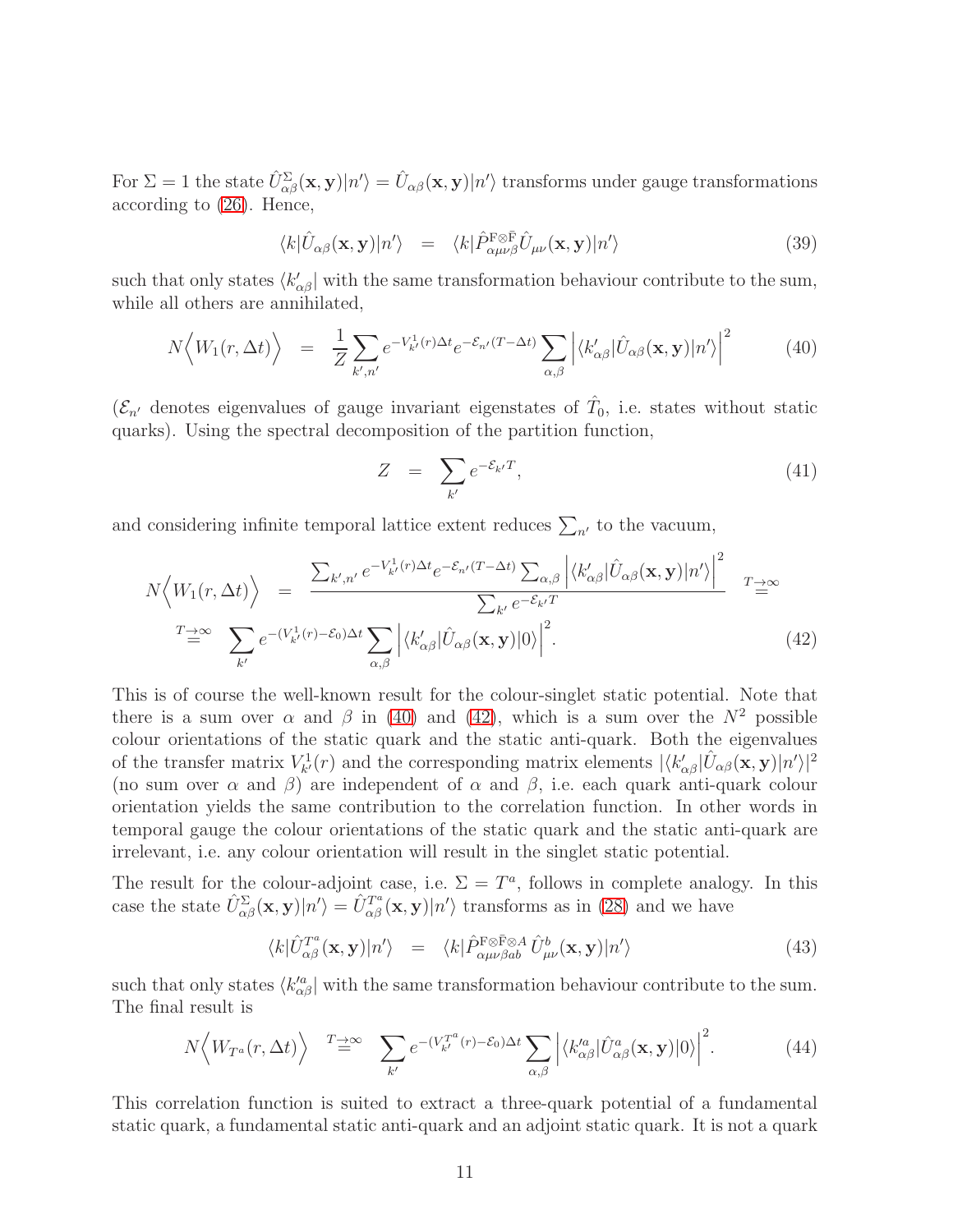anti-quark potential with the quark and the anti-quark in a colour-adjoint orientation, i.e. it should not be interpreted as a colour-adjoint static potential. As for  $\Sigma = 1$  the potential is independent of the colour orientations of the three quarks. Cf. also section [3.3,](#page-6-0) where the same result has been obtained using different methods and arguments.

Finally, in the case  $\Sigma = T^a \mathbf{B}^a$  the state  $\hat{U}_{\alpha\beta}^{\Sigma}(\mathbf{x}, \mathbf{y}) |n'\rangle = \hat{U}_{\alpha\beta}^{T^a \mathbf{B}^a}(\mathbf{x}, \mathbf{y}) |n'\rangle$  again transforms as in  $(26)$ , i.e. has fundamental charges at **x** and **y**. Hence,

$$
\langle k|\hat{U}_{\alpha\beta}^{T^a\mathbf{B}^a}(\mathbf{x},\mathbf{y})|n'\rangle = \langle k|\hat{P}_{\alpha\mu\nu\beta}^{\text{F}\otimes\bar{\text{F}}}\hat{U}_{\mu\nu}^{T^a\mathbf{B}^a}(\mathbf{x},\mathbf{y})|n'\rangle \tag{45}
$$

and thus only states  $\langle k'_{\alpha\beta} |$  contribute. These are in the same colour charge sector as those in [\(40\)](#page-11-0), however, in this case their parity is negative (for a more detailed discussion regarding quantum numbers [other than colour] of states with two static charges we refer to e.g. [\[16,](#page-24-12) [17\]](#page-24-13)). The final result for this case then reads

$$
\left\langle W_B(r, \Delta t) \right\rangle \stackrel{T \to \infty}{\longrightarrow} \sum_{k'} e^{-(V_{k'}^{1,-}(r) - \mathcal{E}_0) \Delta t} \sum_{\alpha, \beta} \left| \langle k'_{\alpha \beta} | \hat{U}_{\alpha \beta}^{T^a} \mathbf{B}^a(\mathbf{x}; \mathbf{y}) | 0 \rangle \right|^2. \tag{46}
$$

The exponential decay is with colour-singlet potentials in the negative parity channel, thus  $\langle W_B(r, \Delta t) \rangle$  is not suitable, to define a colour-adjoint static potential.

### <span id="page-12-0"></span>3.6 Spectral analysis of Wilson loops, case (B)

In this section we give the spectral decomposition for the situation, where the correlators close through the temporal boundary. The backwards Wilson loop, cf. Figure [2](#page-5-0) (left bottom) can be rewritten according to

$$
N\langle W_1^b(r, \Delta t)\rangle =
$$
  
\n
$$
= \frac{1}{Z} \int DU_j \int DU_0(0) U_{0,\alpha\beta}^{\dagger}(t=0, \mathbf{x}) U_{\beta\gamma}(t_1; \mathbf{x}, \mathbf{y}) U_{0,\gamma\delta}(t=0, \mathbf{y}) U_{\delta\alpha}(t_2; \mathbf{y}, \mathbf{x})
$$
  
\n
$$
T_{0,0 \leftrightarrow T-1} \dots T_{0,3 \leftrightarrow 2} T_{0,2 \leftrightarrow 1} e^{-S(U_j(1), U_0(0), U_j(0))} =
$$
  
\n
$$
= \frac{1}{Z} \int DU_j \int Dg \, g_{\alpha\beta}^{\dagger}(\mathbf{x}) U_{\beta\gamma}(t_1; \mathbf{x}, \mathbf{y}) g_{\gamma\delta}(\mathbf{y}) U_{\delta\alpha}(t_2; \mathbf{y}, \mathbf{x})
$$
  
\n
$$
T_{0,0 \leftrightarrow T-1} \dots T_{0,3 \leftrightarrow 2} T_{0,2 \leftrightarrow 1} e^{-S(U_j(1),1,U_j^{g^{\dagger}}(0))} =
$$
  
\n
$$
= \frac{1}{Z} \sum_{k,m,n} e^{-E_n(T-t_1)} e^{-E_k(t_1-t_2)} e^{-E_m t_2} \langle n | \hat{U}_{\beta\gamma}(\mathbf{x}, \mathbf{y}) | k \rangle \langle k | (\hat{U}_{\alpha\delta}^{\dagger}(\mathbf{x}, \mathbf{y})) | m \rangle \langle m | \hat{P}_{\alpha\beta\gamma\delta}^{\text{F} \otimes \bar{\text{F}}} | n \rangle.
$$
\n(47)

Because of the projector,  $\sum_{m,n}$  can be restricted to all eigenstates which transform as in [\(26\)](#page-9-1) and  $\langle m'|n'\rangle = \delta_{m'n'}$ . The other matrix elements then require  $\hat{U}_{\beta\gamma}(\mathbf{x}, \mathbf{y})|k\rangle$  to transform in the same way, which implies  $|k\rangle$  to be in the singlet sector. We finally obtain

$$
N\Big\langle W_1^b(r,\Delta t)\Big\rangle = \frac{1}{Z} \sum_{k',n'} e^{-V_{n'}^1 \Delta t} e^{-\mathcal{E}_{k'}(T-\Delta t)} \sum_{\beta \gamma} \Big| \langle n'_{\beta \gamma} | \hat{U}_{\beta \gamma}(\mathbf{x}, \mathbf{y}) | k' \rangle \Big|^2.
$$
 (48)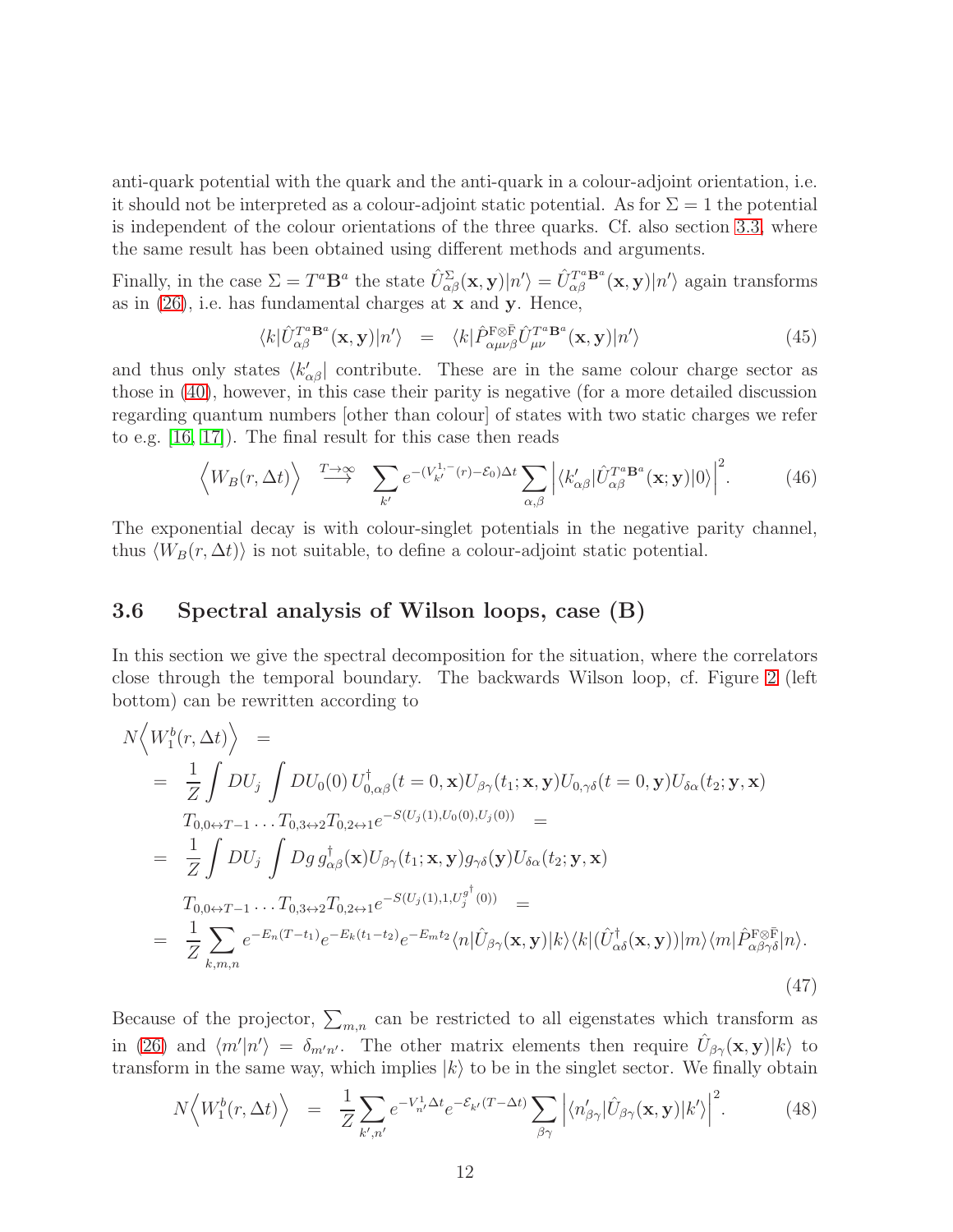This result is identical to [\(40\)](#page-11-0), i.e. as expected the position of the Wilson loop relative to the slice of links  $U_0(t=0, \mathbf{x}) \neq 1$  does not matter.

Similarly one can study the backwards correlator of the adjoint string  $U_{\alpha\beta}^{T^a}(\mathbf{x}, \mathbf{y})$ , cf. Figure [2](#page-5-0) (right bottom). In this case

$$
N\left\langle W_{T^{a}}^{b}(r,\Delta t)\right\rangle =
$$
\n
$$
= \frac{1}{Z} \int DU_{j} \int DU_{0}(0) U_{0,\alpha\beta}^{\dagger}(t=0,\mathbf{x}) U_{\beta\gamma}^{T^{a}}(t_{1};\mathbf{x},\mathbf{y}) U_{0,\gamma\delta}(t=0,\mathbf{y}) U_{\delta\alpha}^{(T^{a})^{\dagger}}(t_{2};\mathbf{y},\mathbf{x})
$$
\n
$$
T_{0,0\leftrightarrow T-1} \dots T_{0,3\leftrightarrow 2} T_{0,2\leftrightarrow 1} e^{-S(U_{j}(1),U_{0}(0),U_{j}(0))} =
$$
\n
$$
= \frac{1}{Z} \sum_{k,m,n} e^{-E_{n}(T-t_{1})} e^{-E_{k}(t_{1}-t_{2})} e^{-E_{m}t_{2}}
$$
\n
$$
\langle n|\hat{U}_{\beta\gamma}^{T^{a}}(\mathbf{x},\mathbf{y})|k\rangle\langle k|(\hat{U}_{\alpha\delta}^{T^{a}}(\mathbf{x},\mathbf{y}))^{\dagger}|m\rangle\langle m|\hat{P}_{\alpha\beta\gamma\delta}^{F\otimes\bar{F}}|n\rangle =
$$
\n
$$
= \frac{1}{N^{2}Z} \sum_{k',n'} e^{-V_{n'}^{\dagger}(r)\Delta t} e^{-\mathcal{E}_{k'}^{\alpha\delta\mathbf{i}}T} \left|\langle n'_{\beta\gamma}|\hat{U}_{\beta\gamma}^{T^{a}}(\mathbf{x},\mathbf{y})|k'^{a}\rangle\right|^{2}, \qquad (49)
$$

where we have again used that the projector restricts  $|m\rangle$  and  $|n\rangle$  to states transforming as in [\(26\)](#page-9-1) and  $m' = n'$ . Now  $(\hat{U}_{\alpha\delta}^{T^a}(\mathbf{x}, \mathbf{y}))^{\dagger} | m'_{\alpha\delta} \rangle$  transforms as in [\(27\)](#page-9-1), i.e. the states  $|k\rangle$ are required to transform as a single adjoint charge at  $\mathbf{x}_0$  (the corresponding eigenvalues of the transfer matrix are denoted by  $\mathcal{E}_{k'}^{Q^{\text{adj}}}$  $k^{\prime}$ ).

In the limit  $T \to \infty$  this simplifies to

$$
N\Big\langle W_{T^a}^b(r,\Delta t)\Big\rangle = \sum_{k',n'} e^{-(V_{n'}^1(r)-\mathcal{E}_0^{\mathcal{Q}^{adj}})\Delta t} e^{-(\mathcal{E}_0^{\mathcal{Q}^{adj}}-\mathcal{E}_0)T} \sum_{\beta,\gamma} \Big|\langle n'_{\beta\gamma}|\hat{U}_{\beta\gamma}^{T^a}(\mathbf{x},\mathbf{y})|k'^a\rangle\Big|^2. \tag{50}
$$

This correlation function is suited to extract the common singlet potential  $V^1(r) = V_0^1(r)$ and a gluelump mass  $\mathcal{E}_0^{Q^{\text{adj}}}$  $\mathbb{Q}^{\mathbb{Z}}$ . Cf. also section [3.3,](#page-8-0) where the same result has been obtained using different methods and arguments.

## <span id="page-13-0"></span>3.7 Coulomb gauge on the lattice

Another gauge featuring a transfer matrix/Hamiltonian is Coulomb gauge [\[11\]](#page-24-7). Similar to the analysis presented in section [3.3](#page-6-0) one can write the colour-adjoint Wilson loop as

$$
\left\langle W_{T^a}(r,\Delta t)\right\rangle_{\text{Coulomb gauge}} = \frac{1}{N} \left\langle \text{Tr}\left(T^a U_R T^a U_L\right) \right\rangle_{\text{Coulomb gauge}} =
$$
\n
$$
= \frac{1}{N} \left\langle \text{Tr}\left(T^a g(t_1,\mathbf{x}_0) U_R g^\dagger(t_2,\mathbf{x}_0) T^a g(t_2,\mathbf{x}_0) U_L g^\dagger(t_1,\mathbf{x}_0) \right) \right\rangle =
$$
\n
$$
= \frac{1}{N} \left\langle \text{Tr}\left(T^a h^{\text{res}}(t_1) g^{\text{Coulomb}}(t_1,\mathbf{x}_0) U_R g^{\text{Coulomb}}(t_2,\mathbf{x}_0) h^{\text{res},\dagger}(t_2) \right. \right.
$$
\n
$$
T^a h^{\text{res}}(t_2) g^{\text{Coulomb}}(t_2,\mathbf{x}_0) U_L g^{\text{Coulomb},\dagger}(t_1,\mathbf{x}_0) h^{\text{res},\dagger}(t_1) \right\rangle. \tag{51}
$$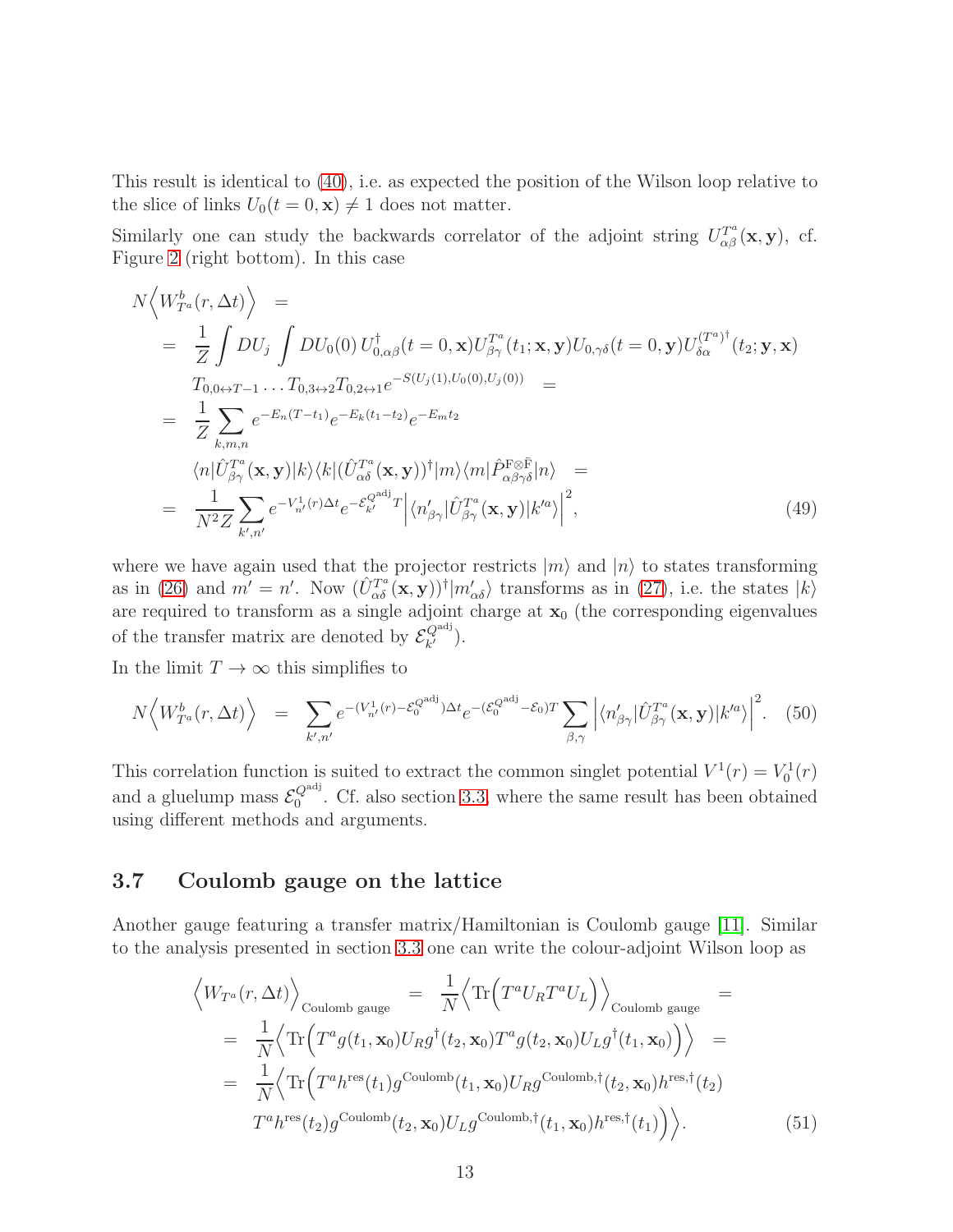Since the Coulomb gauge condition does not fix the gauge completely (a space-independent residual gauge symmetry remains), we have split the gauge transformation according to  $g(t, \mathbf{x}) \equiv h^{\text{res}}(t) g^{\text{Coulomb}}(t, \mathbf{x})$ , where  $g(t, \mathbf{x})^{\text{Coulomb}} \in SU(N)$  transforms the links to Coulomb gauge and  $h^{\text{res}}(t) \in SU(N)$  represents the residual gauge degrees of freedom.

Without imposing any additional gauge condition restricting  $h^{\text{res}}(t)$  one obtains in a nonperturbative evaluation

$$
\left\langle W_{T^a}(r,\Delta t)\right\rangle_{\text{Coulomb gauge}} = 0. \tag{52}
$$

Because of the integration over  $h^{\text{res}}(t)$  the colour-adjoint Wilson loop averages to zero (note that again the parallel transport in time is missing).

One can complete the gauge fixing by e.g. also requiring  $U_0^g$  $\zeta_0^g(t, \mathbf{z_0}) = 1$ , where  $\mathbf{z_0}$  is an arbitrary point in space. This condition imposes temporal gauge (cf. section [3.1\)](#page-4-2) to temporal links at  $\mathbf{z}_0$ .  $h^{\text{res}}(t)$  is then chosen as specified by [\(9\)](#page-4-3), replacing g by  $h^{\text{res}}$  and  $\mathbf{x}$ by  $z_0$ . The Wilson loop average is then non-vanishing. Similar to  $(15)$  it can be written as

$$
\langle W_{T^a}(r, \Delta t) \rangle_{\text{Coulomb gauge}} =
$$
\n
$$
= \frac{2}{N(N^2 - 1)} \sum_a \sum_b \left( \text{Tr} \left( T^a g^{\text{Coulomb}}(t_1, \mathbf{x}_0) U_R g^{\text{Coulomb}, \dagger}(t_2, \mathbf{x}_0) T^b g^{\text{Coulomb}}(t_2, \mathbf{x}_0) U_L g^{\text{Coulomb}, \dagger}(t_1, \mathbf{x}_0) \right) \right)
$$
\n
$$
\text{Tr} \left( T^a U(t_1, t_2; \mathbf{z}_0) T^b U(t_2, t_1; \mathbf{z}_0) \right) \rangle. \tag{53}
$$

The second trace, which arises due to  $h^{\text{res}}$ , corresponds to a propagator of a static quark in the adjoint representation at  $z_0$ . Consequently the colour-adjoint static potential in this "completed Coulomb gauge" should also be interpreted as a potential of three static quarks, one fundamental static quark at y, one fundamental static anti-quark at x and one adjoint static quark at  $z_0$ . For the choice  $z_0 = x_0$  the resulting potential agrees with that in temporal gauge (with modified matrix elements). This is clearly not in line with the perturbative result [\(74\)](#page-19-1), where no adjoint static quark exists. Moreover, note that the colour-adjoint static potential in completed Coulomb gauge depends on  $z_0$ , which is now part of the gauge condition. Thus, even within this class of gauges the colour-adjoint static potential is gauge dependent and depends on the details of the gauge condition.

# <span id="page-14-0"></span>4 Leading order perturbative calculations

While some of the following calculations are neither new nor original, we review the leading order perturbative results for the correlators discussed here in Lorenz as well as in Coulomb gauge.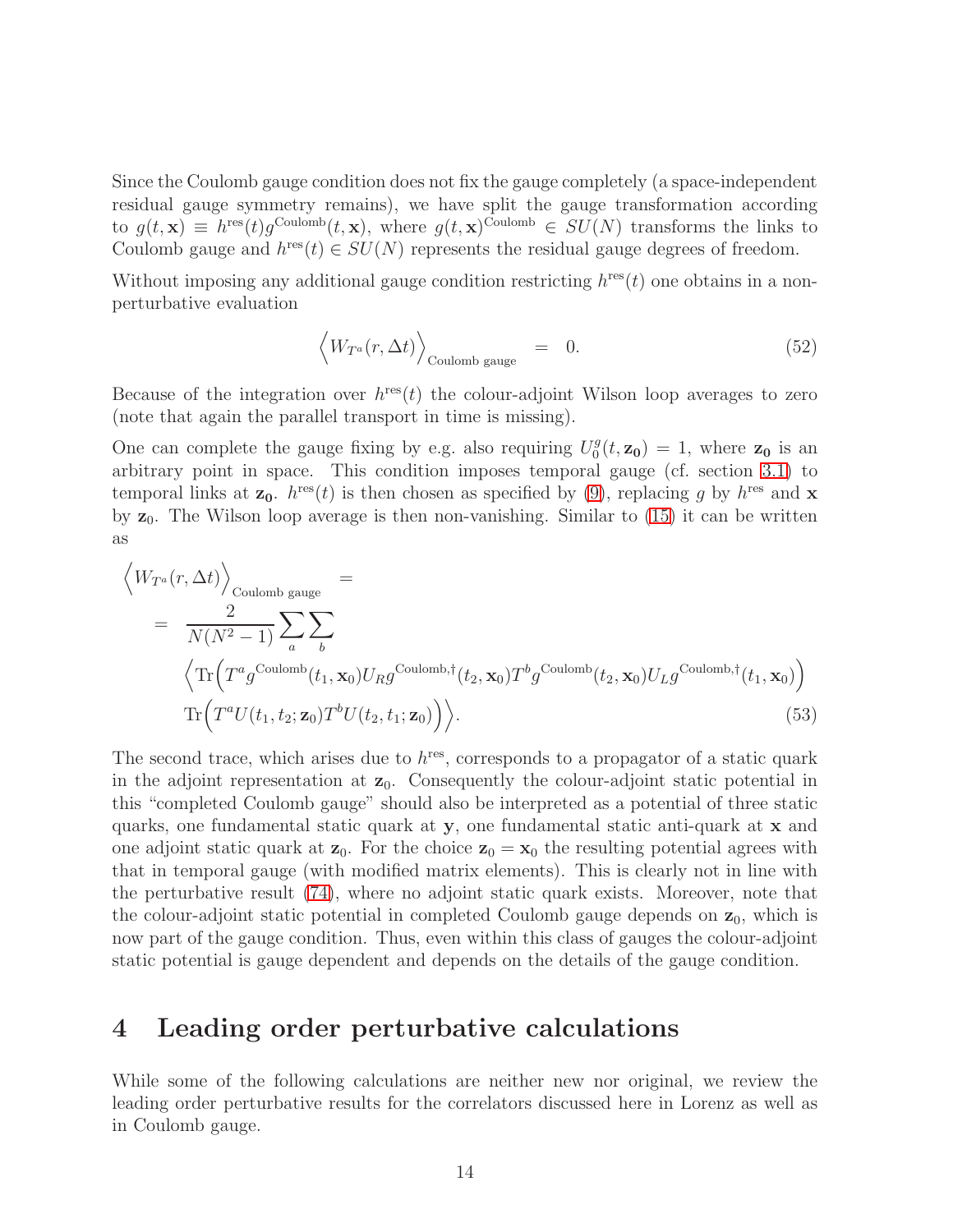## <span id="page-15-2"></span>4.1 Lorenz gauge

The gluon propagator in Lorenz gauge  $\partial_\mu A_\mu=0$  is

$$
D_{F,\mu\nu}^{ab}(x,y) = \frac{1}{(2\pi)^4} \int d^4p \, e^{-ip(x-y)} \delta^{ab} \frac{1}{p^2} \Big( \delta_{\mu\nu} - (1-\xi) \frac{p_\mu p_\nu}{p^2} \Big). \tag{54}
$$

In the following we use  $\xi = 1$ , i.e.

$$
D_{F,\mu\nu}^{ab}(x,y) = \delta^{ab}\delta_{\mu\nu}\frac{1}{(2\pi)^4}\int d^4p \,e^{-ip(x-y)}\frac{1}{p^2} = \delta^{ab}\delta_{\mu\nu}\frac{1}{4\pi^2(x-y)^2}.\tag{55}
$$

The perturbative expansion of the Wilson loop [\(4\)](#page-2-1) with  $\Sigma = 1, T^a$  is (cf. Figure [3\(](#page-16-0)a) and (b))

<span id="page-15-1"></span>
$$
\langle W_{\Sigma}(r, \Delta t) \rangle = \langle \frac{1}{N} \text{Tr} \Big( \Sigma P \exp \Big( ig \int_{C_1} dz_{\mu} A_{\mu}(z) \Big) \Sigma^{\dagger} P \exp \Big( ig \int_{C_2} dz_{\nu} A_{\nu}(z) \Big) \Big) \rangle =
$$
  
\n
$$
= \frac{1}{N} \text{Tr} (\Sigma \Sigma^{\dagger}) - \frac{g^2}{N} \text{Tr} \Big( \Sigma T^a \Sigma^{\dagger} T^b \Big) \int_{C_1} dx_{\mu} \int_{C_2} dy_{\nu} D_{F, \mu\nu}^{ab}(x, y)
$$
  
\n
$$
- \frac{g^2}{2N} \text{Tr} \Big( \Sigma T^a T^b \Sigma^{\dagger} \Big) \int_{C_1} dx_{\mu} \int_{C_1} dy_{\nu} D_{F, \mu\nu}^{ab}(x, y)
$$
  
\n
$$
- \frac{g^2}{2N} \text{Tr} \Big( \Sigma \Sigma^{\dagger} T^a T^b \Big) \int_{C_2} dx_{\mu} \int_{C_2} dy_{\nu} D_{F, \mu\nu}^{ab}(x, y) + \mathcal{O}(g^4).
$$
 (56)

In the limit of interest,  $\Delta t \to \infty$ , the contribution of the spatial strings is suppressed and the the integrals receive contributions from the same temporal parallel transporter,

$$
\lim_{\epsilon \to 0} \int_{-\Delta t/2}^{+\Delta t/2} dt_1 \int_{-\Delta t/2}^{+\Delta t/2} dt_2 \frac{1}{4\pi^2 ((t_1 - t_2)^2 + \epsilon^2)} =
$$
\n
$$
= \frac{1}{4\pi^2} \lim_{\epsilon \to 0} \left( + \frac{2\Delta t}{\epsilon} \arctan(\Delta t/\epsilon) - \ln\left(\frac{\Delta t^2}{\epsilon^2}\right) \right) = \frac{1}{4\pi^2} \lim_{\epsilon \to 0} \left( + \frac{\pi \Delta t}{\epsilon} - \ln\left(\frac{\Delta t^2}{\epsilon^2}\right) \right),
$$
\n(57)

or from opposite temporal parallel transporters,

$$
\int_{-\Delta t/2}^{+\Delta t/2} dt_1 \int_{+\Delta t/2}^{-\Delta t/2} dt_2 \frac{1}{4\pi^2 ((t_1 - t_2)^2 + r^2)} =
$$
  
= 
$$
\frac{1}{4\pi^2} \left( -\frac{2\Delta t}{r} \arctan(\Delta t/r) + \ln\left(\frac{\Delta t^2 + r^2}{r^2}\right) \right).
$$
 (58)

One thus obtains

<span id="page-15-0"></span>
$$
\lim_{\Delta t \to \infty} \left\langle W_{\Sigma}(r, \Delta t) \right\rangle = \frac{1}{N} \text{Tr}(\Sigma \Sigma^{\dagger}) - g^2 \left( V_0(\Sigma) - \frac{\text{Tr}(\Sigma T^a \Sigma^{\dagger} T^a)}{4N \pi r} \right) \Delta t + \mathcal{O}(g^4), \quad (59)
$$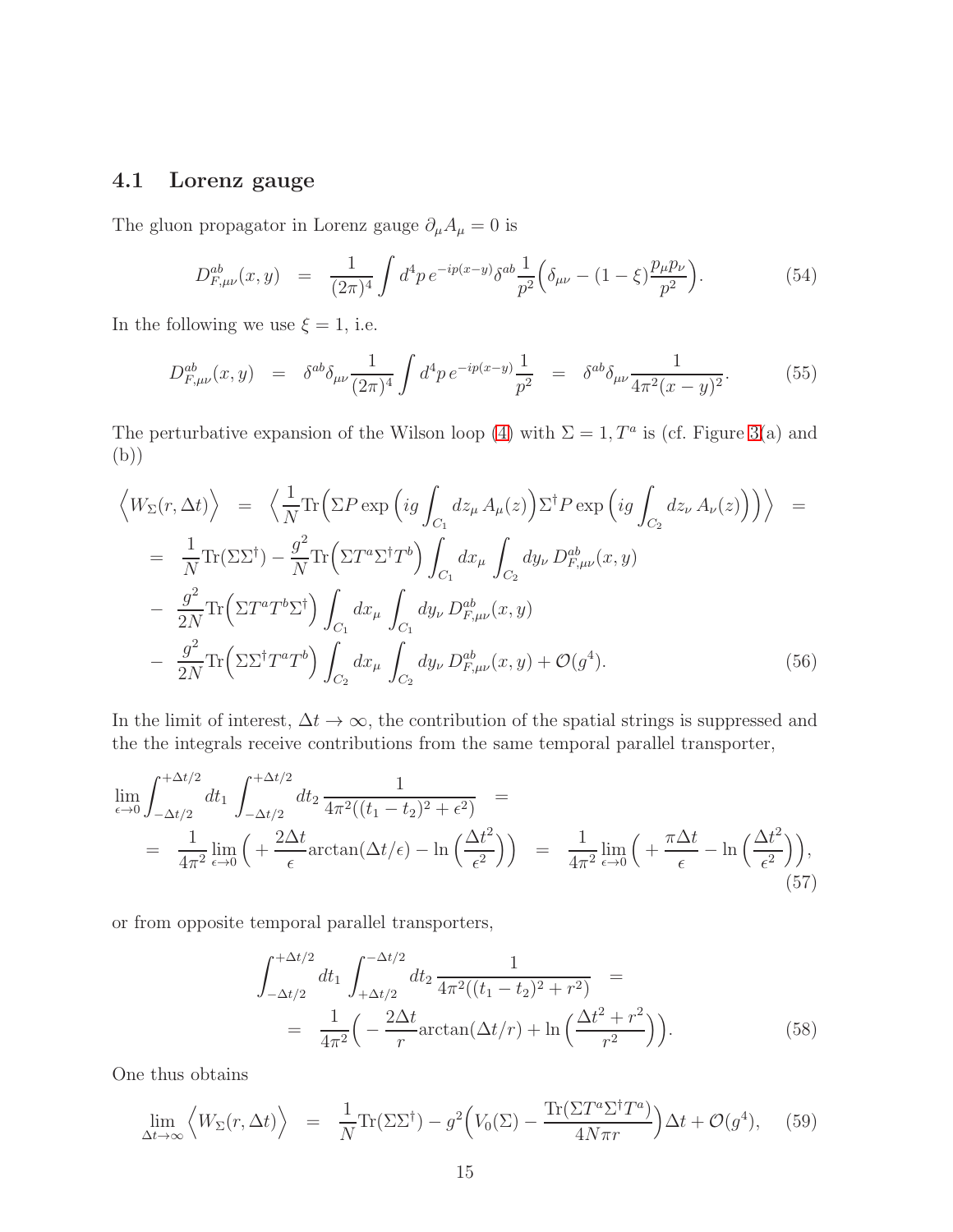

<span id="page-16-0"></span>Figure 3: loops and diagrams calculated perturbatively in section [4.](#page-14-0)

where  $V_0$  is an infinite constant, i.e. independent of r.

We begin by discussing the standard Wilson loop,  $\Sigma = 1$ . In this case  $\text{Tr}(\Sigma \Sigma^{\dagger}) = N$  and  $\text{Tr}(\Sigma T^a \Sigma^{\dagger} T^a) = (N^2 - 1)/2$ . In Lorenz gauge a transfer matrix or Hamiltonian does not exist. However, for the manifestly gauge invariant Wilson loop the time evolution is the same in any gauge and without gauge fixing. Therefore, for large temporal separations  $\Delta t$ they are guaranteed to decay exponentially proportional to the eigenvalue of the lowest energy eigenstate with corresponding quantum numbers,

<span id="page-16-1"></span>
$$
\lim_{\Delta t \to \infty} \left\langle W_{\Sigma}(r, \Delta t) \right\rangle = A \exp \left( -V^{\Sigma}(r) \Delta t \right) =
$$
\n
$$
= A \exp \left( -\left( V^{\Sigma,(0)} + g^2 V^{\Sigma,(2)}(r) + \mathcal{O}(g^4) \right) \Delta t \right) =
$$
\n
$$
= A \exp \left( -V^{\Sigma,(0)} \Delta t \right) \exp \left( -\left( g^2 V^{\Sigma,(2)}(r) + \mathcal{O}(g^4) \right) \Delta t \right) =
$$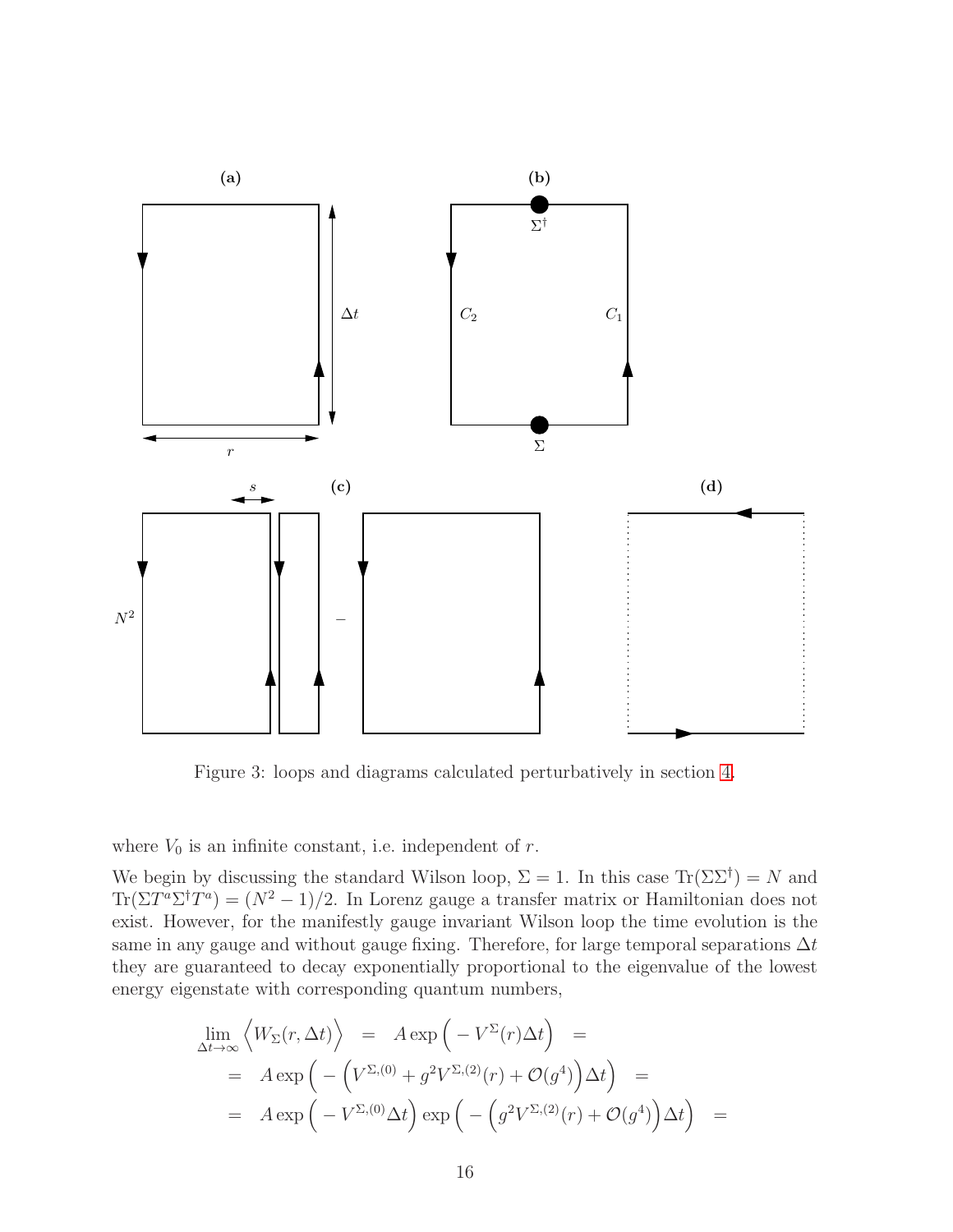$$
= A \exp\left(-V^{\Sigma,(0)}\Delta t\right) \left(1 - g^2 V^{\Sigma,(2)}(r)\Delta t + \mathcal{O}(g^4)\right). \tag{60}
$$

Comparing powers of  $g^2$  in [\(59\)](#page-15-0) and [\(60\)](#page-16-1) yields the singlet static potential,

<span id="page-17-2"></span>
$$
V^{1}(r) = -\frac{(N^{2} - 1)g^{2}}{8N\pi r} + \text{const} + \mathcal{O}(g^{4}).
$$
\n(61)

For the adjoint case  $\Sigma = T^a$  and without summing over a we have  $\text{Tr}(\Sigma \Sigma^{\dagger}) = 1/2$  and  $\text{Tr}(\Sigma T^a \Sigma^{\dagger} T^a) = -1/4N$ . Assuming exponential decay as above and comparing powers of  $g^2$  one finds the result known in the literature,

<span id="page-17-0"></span>
$$
V^{T^a}(r) = +\frac{g^2}{8N\pi r} + \text{const} + \mathcal{O}(g^4). \tag{62}
$$

Note that [\(62\)](#page-17-0) is independent of the position of  $\Sigma$ , i.e. independent of s. However, since in Lorenz gauge a transfer matrix or Hamiltonian does not exist, the exponential form of [\(60\)](#page-16-1) only holds for manifestly gauge invariant observables like the ordinary Wilson loop. By contrast, in the limit of large  $\Delta t$  the correlator  $\langle W_{T^a}(r, \Delta t) \rangle$  in Lorenz gauge is neither positive nor exponentially decaying. In other words, the physical meaning of the result [\(62\)](#page-17-0), which often appears in the literature, is unclear.

The importance of a gauge-covariant time evolution of colour charges by means of parallel transport is highlighted by the perturbative evaluation of the string-string correlator [\(10\)](#page-4-4) in Lorenz gauge,

<span id="page-17-1"></span>
$$
\frac{1}{N} \left\langle \text{Tr} \left( U(t_1; \mathbf{x}, \mathbf{y}) U(t_2; \mathbf{y}, \mathbf{x}) \right) \right\rangle_{\text{Lorenz gauge}} =
$$
\n
$$
= \frac{1}{N} \left\langle \text{Tr} \left( P \exp \left( ig \int_{-r/2}^{+r/2} dz A_3(-\Delta t/2, 0, 0, z) \right) \right) \right\rangle_{\text{Lorenz gauge}} =
$$
\n
$$
= 1 - \frac{(N^2 - 1)g^2}{8N\pi^2} \left( \lim_{\epsilon \to 0} \left( + \frac{\pi r}{\epsilon} - \ln \left( \frac{r^2}{\epsilon^2} \right) \right) - \frac{2r}{\Delta t} \arctan(r/\Delta t) + \ln \left( \frac{\Delta t^2 + r^2}{\Delta t^2} \right) \right)
$$
\n
$$
+ \mathcal{O}(g^4) \stackrel{\Delta t \to \infty}{\to} 1 - \frac{(N^2 - 1)g^2}{8N\pi^2} \left( \lim_{\epsilon \to 0} \left( + \frac{\pi r}{\epsilon} - \ln \left( \frac{r^2}{\epsilon^2} \right) \right) - \frac{r^2}{\Delta t^2} \right) + \mathcal{O}(g^4) \tag{63}
$$

(cf. Figure [3\(](#page-16-0)d)). Trying to extract the singlet potential assuming exponential behaviour of this correlator and comparing powers of  $g^2$  as in [\(60\)](#page-16-1) and [\(63\)](#page-17-1), fails. There is no linear term in  $\Delta t$ , i.e. one obtains the physically incorrect result

$$
V^1(r) = \mathcal{O}(g^4) \tag{64}
$$

in contrast with the string-string correlator in temporal gauge, viz. the Wilson loop, where the parallel transport is included.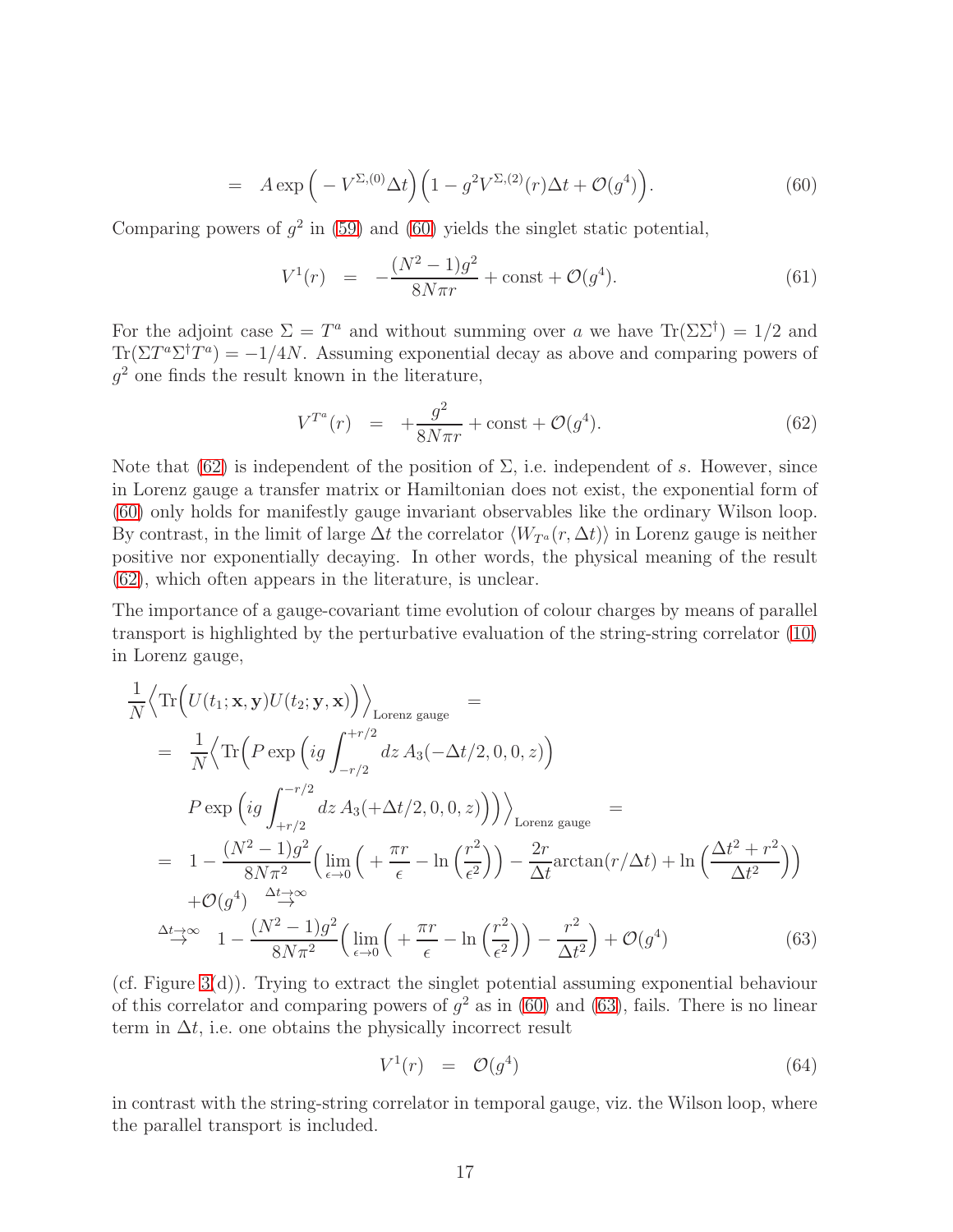# <span id="page-18-1"></span>4.2 Gauge invariant  $Q\bar{Q}Q^{ad}$  correlator

As explained in section [3.3,](#page-6-0) the following gauge invariant correlation function is equivalent to  $\langle W_{T^a}(r, \Delta t) \rangle$ , when evaluated in temporal gauge for  $1 \le t_1 < t_2 < T$  (case (A)),

$$
\left\langle W_{Q\bar{Q}Q^{\text{ad}}}(r,\Delta t)\right\rangle = \left\langle \frac{1}{N^2-1} \Big(N^2 W^L(r/2+s,\Delta t) W^R(r/2-s,\Delta t) - W_1(r,\Delta t)\Big) \right\rangle
$$
\n(65)

 $(cf. Figure 3(c))$  $(cf. Figure 3(c))$  $(cf. Figure 3(c))$ . Evaluating this correlator in Lorenz gauge one finds

<span id="page-18-0"></span>
$$
\lim_{\Delta t \to \infty} \left\langle W_{Q\bar{Q}Q^{\text{ad}}}(r, \Delta t) \right\rangle =
$$
\n
$$
= \frac{N^2}{N^2 - 1} \left( 1 - g^2 \left( V_0 - \frac{N^2 - 1}{8N\pi (r/2 + s)} \right) \Delta t + \mathcal{O}(g^4) \right)
$$
\n
$$
\left( 1 - g^2 \left( V_0 - \frac{N^2 - 1}{8N\pi (r/2 - s)} \right) \Delta t + \mathcal{O}(g^4) \right)
$$
\n
$$
- \frac{1}{N^2 - 1} \left( 1 - g^2 \left( V_0 - \frac{N^2 - 1}{8N\pi r} \right) \Delta t + \mathcal{O}(g^4) \right) =
$$
\n
$$
= 1 - g^2 \left( \frac{(2N^2 - 1)V_0}{N^2 - 1} - \frac{1}{8N\pi} \left( \frac{N^2}{r/2 + s} + \frac{N^2}{r/2 - s} - \frac{1}{r} \right) \right) \Delta t + \mathcal{O}(g^4) \tag{66}
$$

(in the  $W^L W^R$ -term the gluon must propagate within the same loop, i.e. either in  $W^L$  or in  $W^R$ ; otherwise the contribution vanishes, because  $Tr(T^a) = 0$ .

As a gauge invariant observable, this loop is guaranteed to decay exponentially. Comparing powers of  $g^2$  in [\(60\)](#page-16-1) and [\(66\)](#page-18-0) shows that the  $Q\bar{Q}Q^{ad}$  static potential is

$$
V^{Q\bar{Q}Q^{\text{ad}}}(r,s) = -\frac{g^2}{8N\pi} \left( \frac{N^2}{r/2+s} + \frac{N^2}{r/2-s} - \frac{1}{r} \right) + \text{const} + \mathcal{O}(g^4). \tag{67}
$$

For  $s = 0$  ( $Q^{\text{ad}}$  is placed symmetrically between  $Q$  and  $\overline{Q}$ ) the result simplifies to

$$
V^{Q\bar{Q}Q^{\text{ad}}}(r,s=0) = -\frac{(4N^2-1)g^2}{8N\pi r} + \text{const} + \mathcal{O}(g^4),\tag{68}
$$

i.e. is in leading non-trivial order attractive and, depending on  $N$ , by a factor  $4 \dots 5$ stronger than the singlet static potential [\(61\)](#page-17-2).

## 4.3 Coulomb gauge

The gluon propagator in Coulomb gauge  $\partial_j A_j = 0$  is

$$
\tilde{D}_{F,00}^{ab}(p) = \delta^{ab} \frac{1}{|\mathbf{p}|^2} , \quad \tilde{D}_{F,jk}(p) = \delta^{ab} \frac{1}{p^2} \Big( \delta_{jk} - \frac{p_j p_k}{|\mathbf{p}|^2} \Big)
$$
(69)

$$
D_{F,00}^{ab}(x-y) = \frac{1}{(2\pi)^4} \int d^4p \, e^{-ip(x-y)} \tilde{D}_{F,00}^{ab}(p) = \delta^{ab} \frac{\delta(x_0 - y_0)}{4\pi |\mathbf{x} - \mathbf{y}|}. \tag{70}
$$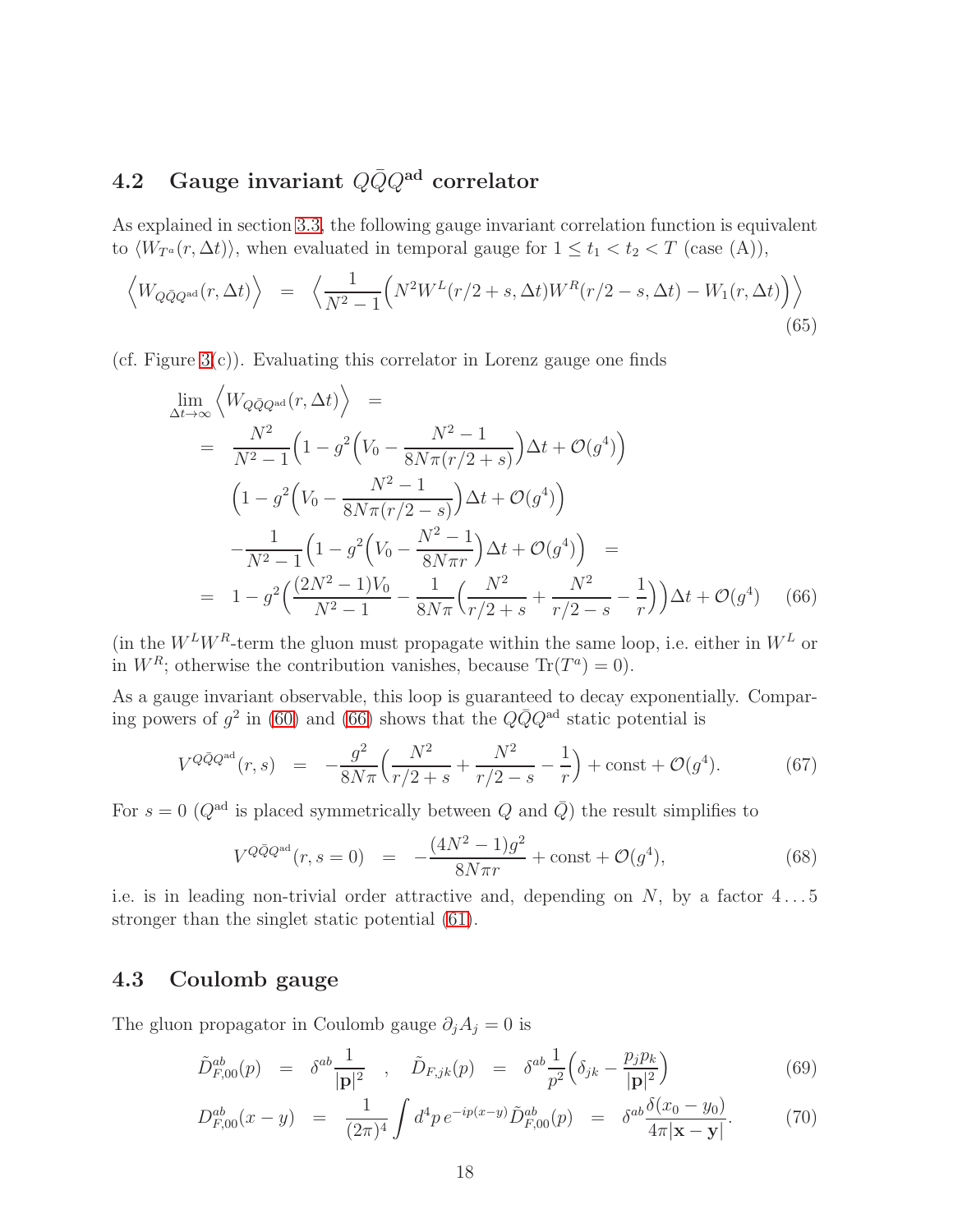Starting from [\(56\)](#page-15-1) the spatial parallel transporters can again be neglected for  $\Delta t \to \infty$ , while the integrals along the temporal lines give

$$
\lim_{\epsilon \to 0} \int_{-\Delta t/2}^{+\Delta t/2} dt_1 \int_{-\Delta t/2}^{+\Delta t/2} dt_2 \frac{\delta(t_1 - t_2)}{4\pi\epsilon} = \frac{\Delta t}{4\pi\epsilon}
$$
\n(71)

$$
\int_{-\Delta t/2}^{+\Delta t/2} dt_1 \int_{+\Delta t/2}^{-\Delta t/2} dt_2 \frac{\delta(t_1 - t_2)}{4\pi r} = -\frac{\Delta t}{4\pi r}.
$$
 (72)

The result for  $\langle W_{\Sigma}(r, \Delta t) \rangle$  is is the same as in Lorenz gauge. Consequently,

$$
V^{1}(r) = -\frac{(N^{2} - 1)g^{2}}{8N\pi r} + \text{const} + \mathcal{O}(g^{4})
$$
\n(73)

is the same in both gauges, which is expected, since the Wilson loop  $W_1(r, \Delta t)$  is gauge invariant. Similarly one finds the same result for the colour-adjoint static potential obtained from  $W_{T^a}(r, \Delta t)$  in Coulomb gauge as well as in Lorenz gauge,

<span id="page-19-1"></span>
$$
V^{T^a}(r) = +\frac{g^2}{8N\pi r} + \text{const} + \mathcal{O}(g^4). \tag{74}
$$

In Coulomb gauge a transfer matrix/Hamiltonian exists [\[11\]](#page-24-7), the asymptotic decay in  $t$  is exponential and a comparison of powers of  $g^2$  in [\(60\)](#page-16-1) and  $W^{T^a}$  (which yields [\(74\)](#page-19-1)) appears physically meaningful. However, a non-zero result without completing the gauge is in contrast to the non-perturbative evaluation, section [3.7.](#page-13-0) This indicates that gauge fixing in perturbation theory is not the same as in a corresponding non-perturbative formulation. The reason is that perturbation theory is an expansion around  $A_{\mu} = 0$ , which does not include averaging over all gauge equivalent gauge field configurations fulfilling the gauge condition.

# <span id="page-19-0"></span>5 Numerical results

In this section we compute the singlet static potential  $V^1(r)$  and the colour-adjoint static potential in temporal gauge  $V^{T^a}(r)$ , which is identical to the gauge invariant static potential  $V^{Q\bar{Q}Q^{ad}}$ , using  $SU(2)$  lattice gauge theory, where  $T^a = \sigma^a/2$ .

### 5.1 Lattice setup

The lattice action is the standard Wilson plaquette gauge action (eqs. [\(21\)](#page-8-1) to [\(23\)](#page-8-1)). The lattice extension is  $(L/a)^3 \times T/a = 24^3 \times 48$ . We have performed simulations at four different values of the coupling constant  $\beta \in \{2.40, 2.50, 2.60, 2.70\}$ . Observables are computed as averages over 200 essentially independent gauge link configurations.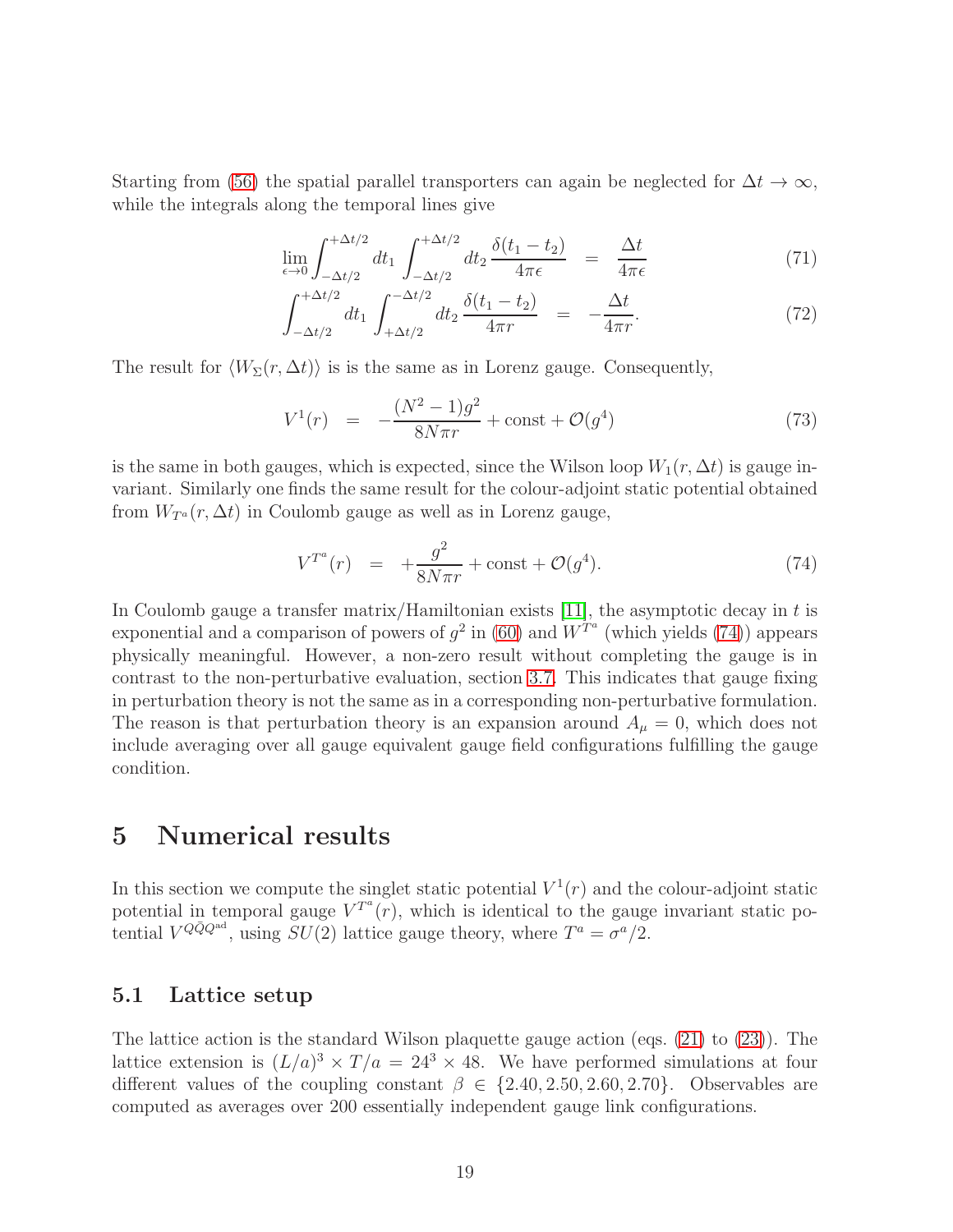To introduce a physical scale we have identified the Sommer parameter  $r_0$  with 0.46 fm, which is roughly the QCD value (cf. e.g. [\[18,](#page-24-14) [19\]](#page-24-15); the Sommer parameter is defined via the static force,  $|F(r_0)r_0^2| \equiv 1.65, F(r) = dV^1(r)/dr$ . The corresponding lattice spacings are listed in Table [1.](#page-20-0)

|      | $a$ in fm | $\alpha_s^1$ | $\alpha_s^{T^a}$ | $\Delta \alpha_s^{\rm rel}$ |
|------|-----------|--------------|------------------|-----------------------------|
| 2.40 | 0.102     | 0.89         | 0.75             | 17%                         |
| 2.50 | 0.073     | 0.59         | 0.52             | 13%                         |
| 2.60 | 0.050     | 0.43         | 0.40             | 9%                          |
| 2.70 | 0.038     | 0.36         | 0.33             | $6\%$                       |

<span id="page-20-0"></span>Table 1:  $\alpha_s$  extracted from  $V^1(r)$  and from  $V^{T^a}(r)$ .

# 5.2 The singlet and the colour-adjoint/ $Q\bar{Q}Q^{ad}$  static potential

We have used standard techniques, to compute the singlet and the colour-adjoint/ $QQQ^{\text{ad}}$ static potential. We have evaluated the gauge invariant correlator diagrams shown in Figure [2](#page-5-0) ("singlet, case (A)" and "adjoint, case (A)") on the 200 available gauge link configurations using translational and rotational invariance to increase statistical precision. Moreover, we have resorted to common smearing techniques:

#### (1) APE smearing for spatial links [\[20\]](#page-24-16):

This improves the ground state overlap, i.e. increases e.g. for the matrix elements in [\(40\)](#page-11-0) the ratio

$$
\left| \frac{\langle 0_{\alpha\beta} | \hat{U}_{\alpha\beta}(\mathbf{x}, \mathbf{y}) | 0 \rangle}{\langle k'_{\alpha\beta} | \hat{U}_{\alpha\beta}(\mathbf{x}, \mathbf{y}) | n' \rangle} \right| , \quad (k', n') \neq (0, 0). \tag{75}
$$

This in turn allows, to extract the value of  $V^1(r)$  or  $V^{T^a}(r)$  from the exponential behavior of the corresponding correlator diagrams at smaller temporal separations, where also the statistical errors are smaller. We used  $N_{\text{APE}} = 15$  and  $\alpha_{\text{APE}} = 0.5$ , where detailed equations can e.g. be found in [\[21\]](#page-24-17), section 3.1.

#### (2) HYP2 smearing for temporal links [\[22,](#page-25-0) [23,](#page-25-1) [24\]](#page-25-2):

This amounts to using a different discretisation for the action of the static colour charges. It reduces the self energy of these charges and, therefore, the extracted static potential  $V^1(r)$  or  $V^{T^a}(r)$  by an r-independent constant. Consequently, the exponential decay of the correlator diagram is weaker, which again results in a smaller statistical error.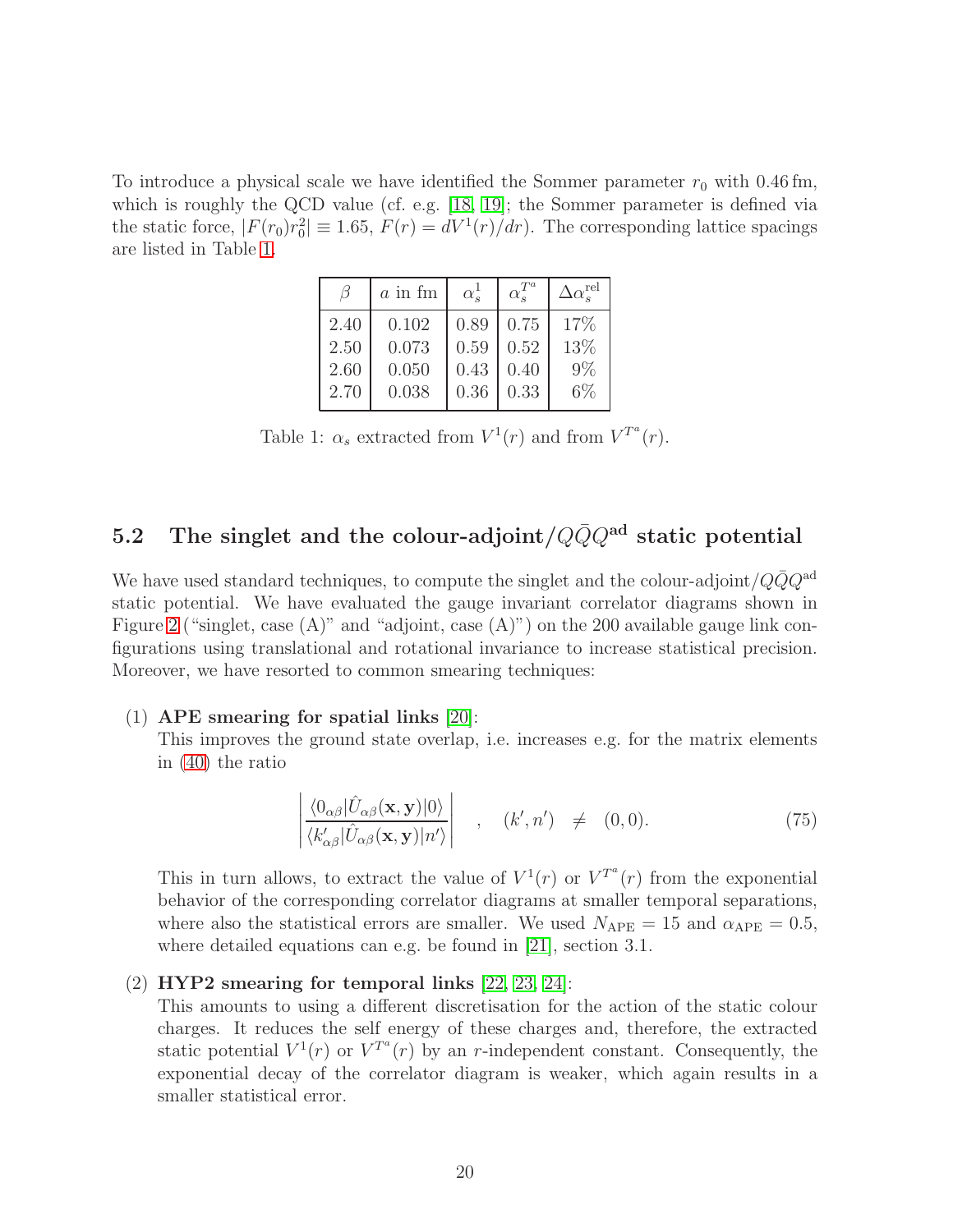Figure [4](#page-21-0) shows  $V^1$  and  $V^{T^a}$  in physical units. Note that at large static colour charge separations both  $V^1$  and  $V^{T^a}$  exhibit essentially the same slope. This is expected and indicates flux tube formation not only between  $Q$  and  $\overline{Q}$  in the singlet case, but also between Q and  $Q^{\text{ad}}$  and also between  $Q^{\text{ad}}$  and  $\overline{Q}$  in the colour-adjoint/ $Q\overline{Q}Q^{\text{ad}}$  case.



<span id="page-21-0"></span>Figure 4:  $V^1$  (lower curve) and  $V^{T^a}$  (upper curve) as a functions of the  $Q\bar{Q}$  separation r in physical units (lattice results obtained at different values of  $\beta$  have been shifted vertically, to compensate for the a-dependent self energy of the static charges). For  $V^{T^a}$  the adjoint static colour charge is located halfway between  $Q$  and  $Q$ . Lattice results, where any of the static charges are closer than  $2a$ , have been omitted, because of rapidly increasing discretisation errors.

## 5.3 Comparing lattice and perturbative results

Lattice results for the static potential are known to exhibit large discretisation errors, as soon as static colour charges are closer than 2a (for our ensembles  $2a \approx 0.08$  fm . . . 0.20 fm). On the other hand perturbative results for the static potential are only trustworthy for separations  $\leq 0.2$  fm. Therefore, the region of overlap between lattice and perturbative results is quite small. Moreover, the leading order of perturbation theory

$$
V^{1,\text{LO}}(r) = -\frac{3g^2}{16\pi r} + \text{const} \quad , \quad V^{T^a,\text{LO}}(r) = -\frac{15g^2}{16\pi r} + \text{const} \tag{76}
$$

(here specialized to gauge group  $SU(2)$ ) we have calculated in sections [4.1](#page-15-2) and [4.2](#page-18-1) is known to be a rather poor approximation (cf. e.g. [\[25,](#page-25-3) [26,](#page-25-4) [27\]](#page-25-5)). Consequently, one can only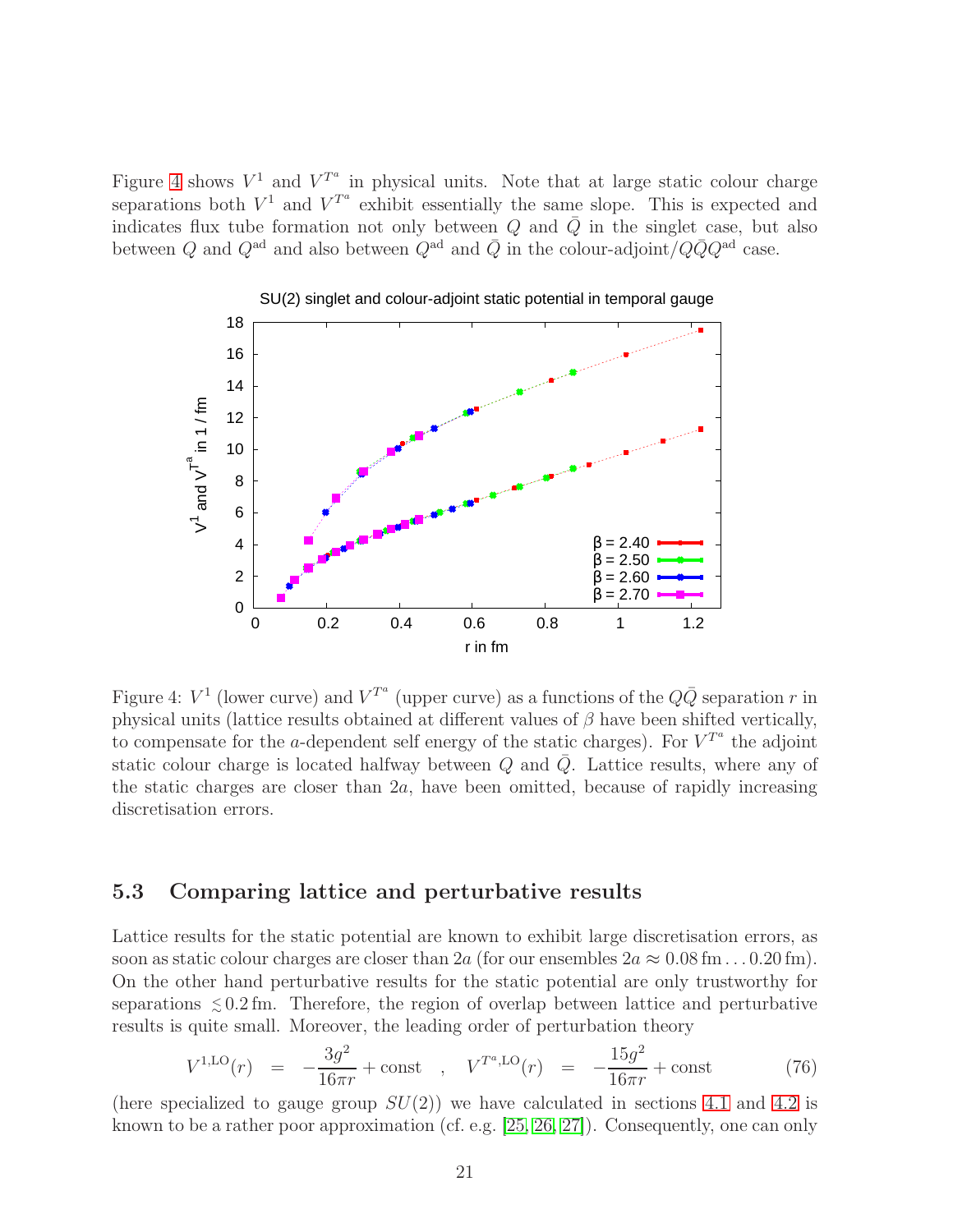expect qualitative agreement, when comparing the here presented lattice and perturbative results.

We perform such a comparison by determining  $\alpha_s \equiv g^2/4\pi$  from the corresponding static forces  $F^{X}(r) = dV^{X}(r)/dr$ ,  $X \in \{1, T^{a}\}$ , which we define on the lattice by finite differences. For the singlet case we use

$$
\frac{V^{1,\text{lattice}}(3a) - V^{1,\text{lattice}}(2a)}{a} = \frac{3\alpha_s^1}{4(2.5 \times a)^2}.
$$
 (77)

This ensures that the static colour charges are separated by at least  $2a$ , while at the same time their separation is small enough, to expect that the leading order perturbative result is a reasonable approximation. Similarly we use

$$
\frac{V^{T^a, \text{lattice}}(6a) - V^{T^a, \text{lattice}}(4a)}{2a} = \frac{15\alpha_s^{T^a}}{4(5 \times a)^2}
$$
 (78)

for the colour-adjoint case.

The values we for  $\alpha_s$  we obtain are collected in Table [1.](#page-20-0) The relative difference between  $\alpha_s$  extracted from  $V^1(r)$  and from  $V^{T^a}(r)$ , defined as

$$
\Delta \alpha_s^{\text{rel}} \equiv 2 \left| \frac{\alpha_s^1 - \alpha_s^{T^a}}{\alpha_s^1 + \alpha_s^{T^a}} \right|,\tag{79}
$$

is quite small, less than 10% for our two smallest lattice spacings, which is a clear sign of agreement between the lattice and the perturbative results.  $\Delta \alpha_s^{\text{rel}}$  is getting smaller, when the lattice spacing is decreased, which is expected, since the quality of the leading order perturbative approximation is improving at smaller static colour charge separations.

It is also interesting to note that the values for  $\alpha_s$  increase for larger lattice spacings, i.e. for larger static colour charge separations.  $\alpha_s \gtrsim 1$  signals complete breakdown of perturbation theory.

# 6 Conclusions

We have discussed the non-perturbative definition of a static potential for a quark antiquark pair in a colour-adjoint configuration, based on Wilson loops with generator insertions in the spatial string. Leading order perturbation theory in Lorenz gauges has long predicted the corresponding potential to be repulsive. Saturating the open adjoint indices with colour-magnetic fields, as suggested in the literature [\[2\]](#page-23-1), produces a well defined gauge invariant observable but spectral analysis shows it to project on the coloursinglet channel only. If the adjoint indices are left open, gauge fixing is required in order to obtain a non-zero result for the correlator.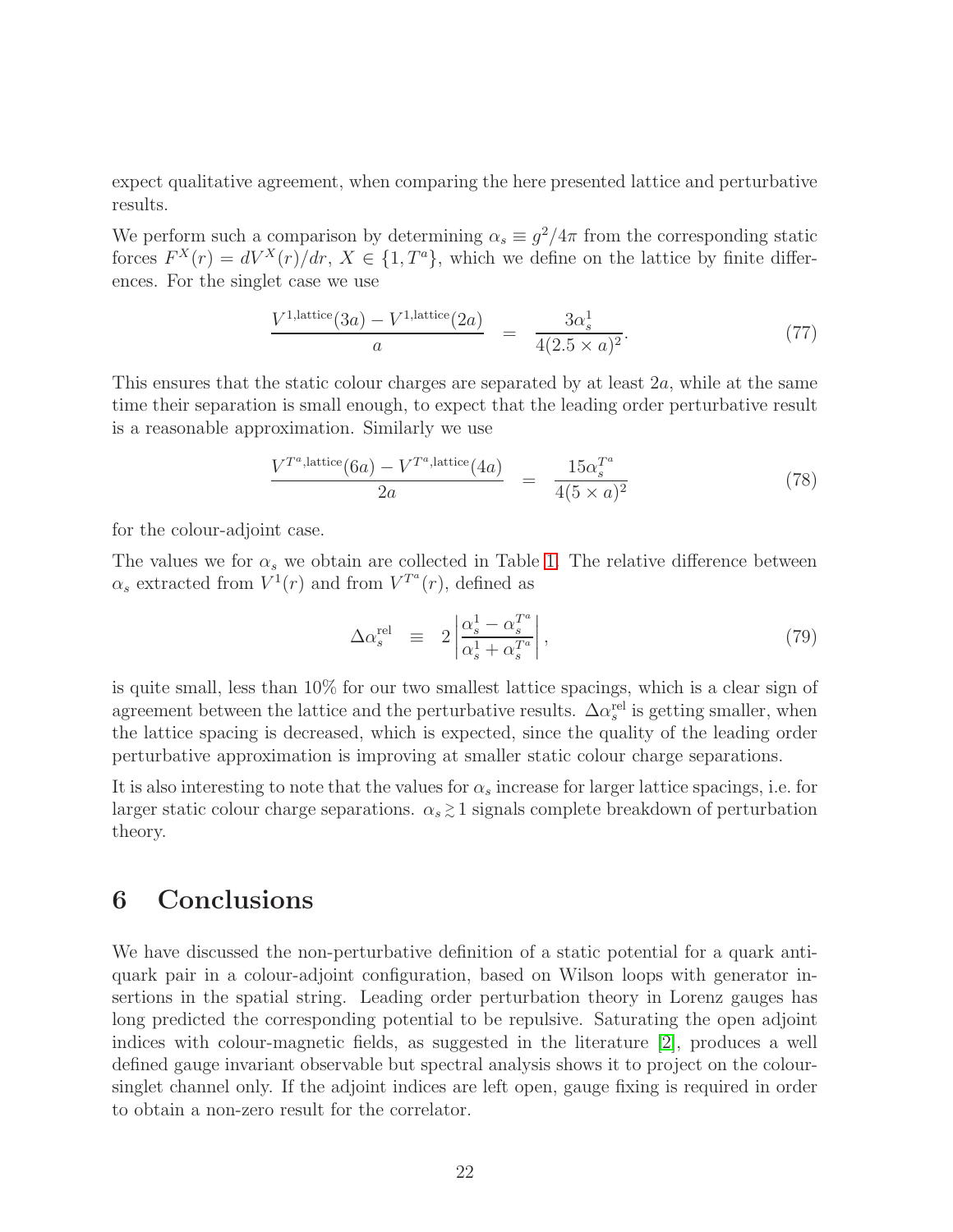Lorenz gauges violate positivity and the gauge fixed correlator no longer has purely exponential decay, thus precluding a non-perturbative definition of the potential. In temporal gauge a positive transfer matrix with well defined charge sectors exists and the Wilson loop with generator insertions can be shown to be equivalent to a gauge invariant object, where the open charges are saturated with an adjoint Schwinger line. This correlator projects on states with the desired transformation behaviour, however the resulting potential is attractive and should be interpreted as a three quark potential (fundamental, anti-fundamental and adjoint). The same qualitative behaviour is found in leading order perturbation theory once the adjoint line is included. In Coulomb gauge a positive transfer matrix exists, but the gauge is incomplete and the observable averages to zero. Imposing an additional gauge condition to render Coulomb gauge complete again introduces an adjoint static quark. The interpretation of the resulting static potential is then identical to that in temporal gauge. It thus appears impossible to reproduce the perturbatively repulsive colour-adjoint potential by a non-perturbative computation based on Wilson loops, even at short distance.

In a recent similar work a non-perturbative extraction of the colour-adjoint potential from Polyakov loop correlators was suggested [\[28\]](#page-25-6). Similar to our treatment here and in earlier work [\[12\]](#page-24-8), an adjoint Schwinger line appears, which however is placed at spatial infinity, or far away from the fundamental quarks. While no simulations of this observable are available yet, since adjoint charges are screened we expect this correlator to decay as the ordinary Polyakov loop correlator with the singlet potential shifted by a gluelump mass.

# Acknowledgments

We thank Felix Karbstein for discussions.

M.W. acknowledges support by the Emmy Noether Programme of the DFG (German Research Foundation), grant WA 3000/1-1.

This work was supported in part by the Helmholtz International Center for FAIR within the framework of the LOEWE program launched by the State of Hesse.

# <span id="page-23-0"></span>References

- [1] G. T. Bodwin, E. Braaten and G. P. Lepage, Phys. Rev. D 51 (1995) 1125 [Erratumibid. D 55 (1997) 5853] [\[hep-ph/9407339\]](http://arxiv.org/abs/hep-ph/9407339).
- <span id="page-23-1"></span>[2] N. Brambilla, A. Pineda, J. Soto and A. Vairo, "Potential NRQCD: an effective theory for heavy quarkonium," Nucl. Phys. B 566, 275 (2000) [\[hep-ph/9907240\]](http://arxiv.org/abs/hep-ph/9907240).
- <span id="page-23-2"></span>[3] L. S. Brown and W. I. Weisberger, Phys. Rev. D 20 (1979) 3239.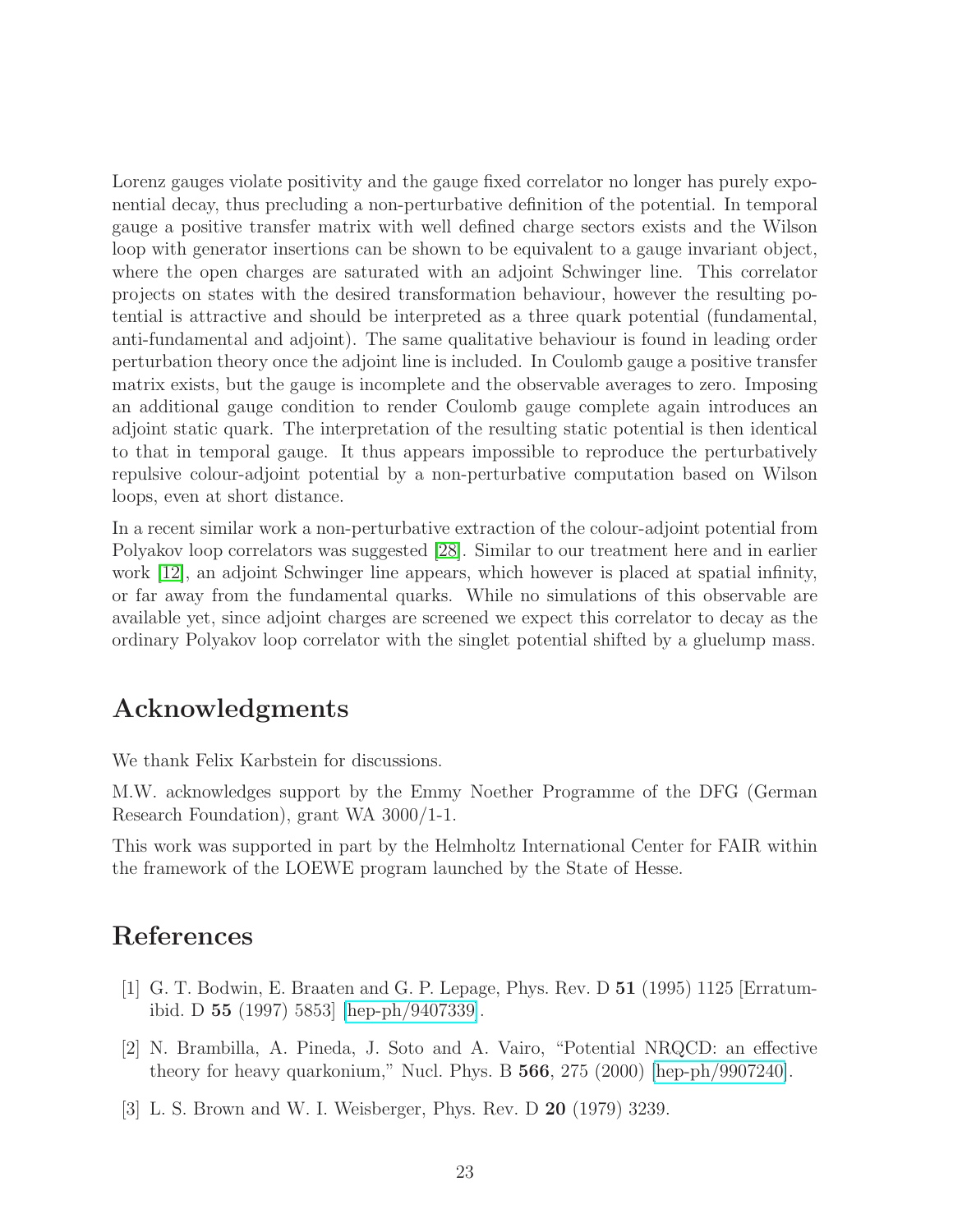- <span id="page-24-1"></span><span id="page-24-0"></span>[4] L. D. McLerran and B. Svetitsky, Phys. Rev. D 24 (1981) 450.
- <span id="page-24-2"></span>[5] S. Nadkarni, Phys. Rev. D 34 (1986) 3904.
- <span id="page-24-3"></span>[6] E. V. Shuryak and I. Zahed, Phys. Rev. D 70 (2004) 054507 [\[hep-ph/0403127\]](http://arxiv.org/abs/hep-ph/0403127).
- <span id="page-24-4"></span>[7] N. Brambilla, J. Ghiglieri, A. Vairo and P. Petreczky, Phys. Rev. D 78 (2008) 014017 [\[arXiv:0804.0993](http://arxiv.org/abs/0804.0993) [hep-ph]].
- <span id="page-24-5"></span>[8] B. A. Kniehl, A. A. Penin, Y. Schroder, V. A. Smirnov and M. Steinhauser, Phys. Lett. B 607 (2005) 96 [\[hep-ph/0412083\]](http://arxiv.org/abs/hep-ph/0412083).
- <span id="page-24-6"></span>[9] O. Jahn and O. Philipsen, "The Polyakov loop and its relation to static quark po-tentials and free energies," Phys. Rev. D 70, 074504 (2004) [\[hep-lat/0407042\]](http://arxiv.org/abs/hep-lat/0407042).
- <span id="page-24-7"></span>[10] C. Borgs and E. Seiler, Commun. Math. Phys. 91 (1983) 329.
- <span id="page-24-8"></span>[11] D. Zwanziger, Nucl. Phys. B 485, 185 (1997) [\[hep-th/9603203\]](http://arxiv.org/abs/hep-th/9603203).
- <span id="page-24-9"></span>[12] M. Wagner and O. Philipsen, [arXiv:1211.2165](http://arxiv.org/abs/1211.2165) [hep-lat].
- <span id="page-24-10"></span>[13] O. Philipsen, "On the nonperturbative gluon mass and heavy quark physics," Nucl. Phys. B 628, 167 (2002) [\[hep-lat/0112047\]](http://arxiv.org/abs/hep-lat/0112047).
- [14] I. Montvay and G. Münster, "Quantum fields on a lattice," Cambridge University Press (1994).
- <span id="page-24-12"></span><span id="page-24-11"></span>[15] M. Creutz, "On invariant integration over  $SU(N)$ ," J. Math. Phys. 19, 2043 (1978).
- <span id="page-24-13"></span>[16] G. S. Bali et al. [SESAM Collaboration], "Observation of string breaking in QCD," Phys. Rev. D 71, 114513 (2005) [\[hep-lat/0505012\]](http://arxiv.org/abs/hep-lat/0505012).
- [17] M. Wagner [ETM Collaboration], "Forces between static-light mesons," PoS LAT-TICE 2010, 162 (2010) [\[arXiv:1008.1538](http://arxiv.org/abs/1008.1538) [hep-lat]].
- <span id="page-24-14"></span>[18] R. Baron et al. [ETM Collaboration], "Light hadrons from lattice QCD with light  $(u, d)$ , strange and charm dynamical quarks," JHEP 1006, 111 (2010) [\[arXiv:1004.5284](http://arxiv.org/abs/1004.5284) [hep-lat]].
- <span id="page-24-15"></span>[19] M. Donnellan, F. Knechtli, B. Leder and R. Sommer, "Determination of the static potential with dynamical fermions," Nucl. Phys. B 849, 45 (2011) [\[arXiv:1012.3037](http://arxiv.org/abs/1012.3037) [hep-lat].
- <span id="page-24-16"></span>[20] M. Albanese et al. [APE Collaboration], "Glueball masses and string tension in lattice QCD," Phys. Lett. B 192, 163 (1987).
- <span id="page-24-17"></span>[21] K. Jansen et al. [ETM Collaboration], "The Static-light meson spectrum from twisted mass lattice QCD," JHEP 0812, 058 (2008) [\[arXiv:0810.1843](http://arxiv.org/abs/0810.1843) [hep-lat]].